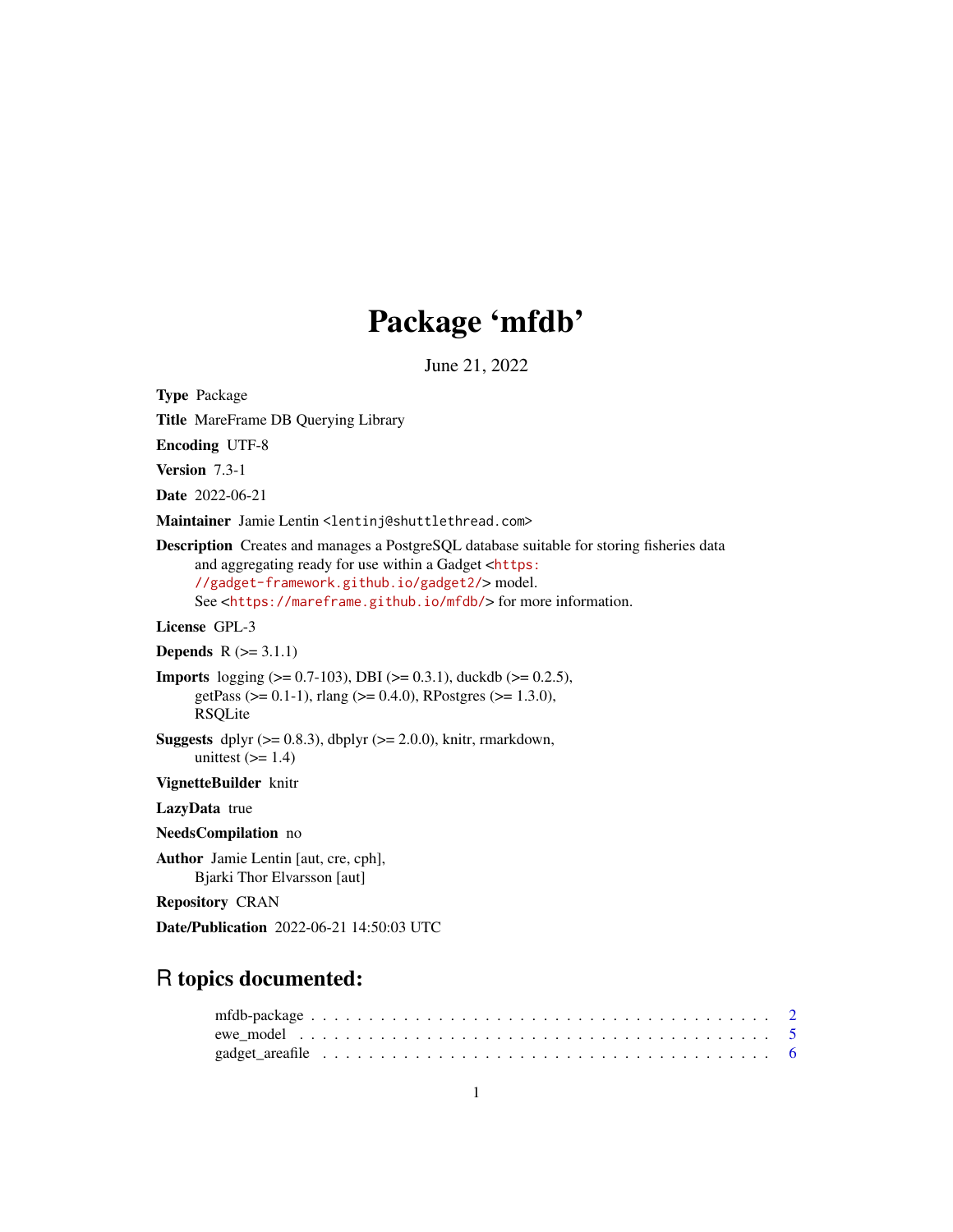# <span id="page-1-0"></span>2 mfdb-package

|       | $mfb_{\text{laggregate\_group}} \ldots \ldots \ldots \ldots \ldots \ldots \ldots \ldots \ldots \ldots \ldots \ldots 20$ |    |
|-------|-------------------------------------------------------------------------------------------------------------------------|----|
|       |                                                                                                                         |    |
|       |                                                                                                                         |    |
|       |                                                                                                                         |    |
|       |                                                                                                                         |    |
|       |                                                                                                                         |    |
|       |                                                                                                                         |    |
|       |                                                                                                                         |    |
|       |                                                                                                                         |    |
|       |                                                                                                                         |    |
|       |                                                                                                                         |    |
|       |                                                                                                                         |    |
|       |                                                                                                                         |    |
| Index |                                                                                                                         | 39 |

<span id="page-1-1"></span>mfdb-package *MareFrame DB querying library*

# Description

Tools to query a MareFrame DB and reformat results in forms useful for GADGET and EwE models.

# Introduction & Schema description

Before doing anything with **mfdb**, it is worth knowing a bit about how data is stored. Broadly, there are 2 basic types of table in mfdb, *taxonomy* and *measurement* tables.

The measurement tables store all forms of sample data supported, at the finest available detail. These are then aggregated when using any of the mfdb query functions. All measurement data is separated by case study, so multiple case studies can be loaded into a database without conflicts.

Taxonomy tables store all possible values for terms and their meaning, to ensure consistency in the data. For example, 'species' stores short-names and full latin names of all known species to MFDB, to ensure consistency in naming.

Most Taxonomies have defaults which are populated when the database is created, and their definitions are stored as data attached to this package. See [mfdb-data](#page-18-1) for more information on these. Others, such as 'areacell' and 'sampling\_type' are case study specific, and you will need to define your terms before you can import data.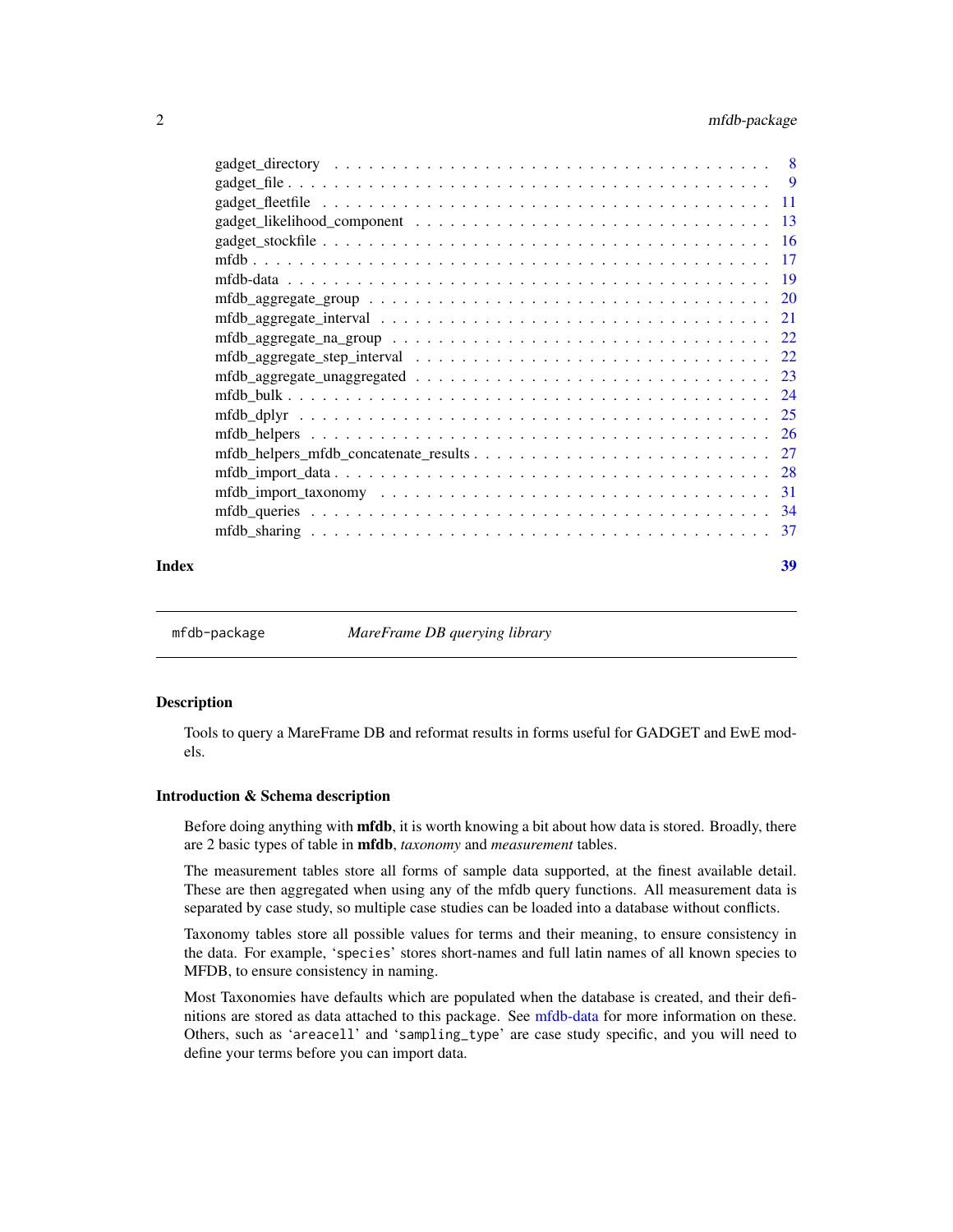# <span id="page-2-0"></span>mfdb-package 3

#### Importing data

Unless you are working with a remote database, you will need to populate the database at least once before you are able to do any querying. The steps your script needs to do are:

Connect to database: Use the [mfdb\(](#page-16-1)) function. This will create tables / populate taxonomies if necessary.

Define areas & divisions: mfdb models space in the following way:

areacell The finest level of detail stored in the database. Every measurement (e.g. temperature, length sample) is assigned to an areacell. This will generally correspond to ICES gridcells, however there is no requirement to do so. You might augment gridcell information with depth, or include divisions when the measurement doesn't correlate to a specific areacell.

division Collections of areacells, e.g. ICES subdivisions, or whatever is appropriate.

Finally, when querying, divisions are grouped together into named collections, for instance mfdb\_group(north = 1:3, south = 4:6) will put anything in divisions 1–3 under an area named "north", 4–5 under an area named "south".

Before you can upload any measurements, you have to define the areacells that they will use. You do this using the [mfdb\\_import\\_area\(](#page-30-1)) function. This allows you to import tables of area/division information, such as:

mfdb\_import\_area(mdb, data.frame( area = c('101', '102', '103', '401','402', '403'), division =  $c('1', '1', '1', '4', '4', '4'))$ 

If you want areas to be part of multiple divisions, then you can use [mfdb\\_import\\_division\(](#page-30-1)) to import extra revisions.

Define sampling types: Any survey data can have a sampling type defined, which then can be used when querying data. If you want to use a sampling type, then define it using [mfdb\\_import\\_sampling\\_type\(](#page-30-1)).

Import temperature data: At this point, you can start uploading actual measurements. The easiest of which is temperature. Upload a table of areacell/month/temperature data using [mfdb\\_import\\_temperature\(](#page-27-1)).

Import survey data: Finally, import any survey data using mfdb import survey(). Ideally upload your data in separate chunks. For example, if you have length and age-length data, don't combine them in R, upload them separately and both will be used when querying for length data. This keeps the process simple, and allows you to swap out data as necessary.

Import stomach survey: Stomach surveys are imported in much the same way, however there are 2 data.frames, one representing predators, one preys. The column 'stomach\_name' links the two, which can contain any numeric / character value, as long as it is unique for predators and prey measurements are assigned to the correct stomach.

See [mfdb\\_import\\_survey](#page-27-1) for more information or [the demo directory](#page-0-0) for concrete examples.

Dumping / Restoring a DB: You can also dump/import a dump from another host using the postgres pg\_dump and pg\_restore commands. You can dump/restore indvidual schemas (i.e. the case study you give to the mfdb() command), to list all the schemas installed run SELECT DISTINCT(table\_schema) FROM information\_schema.tables from psql. Note that if you use mfdb('Baltic'), the Postgres schema name will be lower-cased.

Create a dump of your chosen schema with the following command: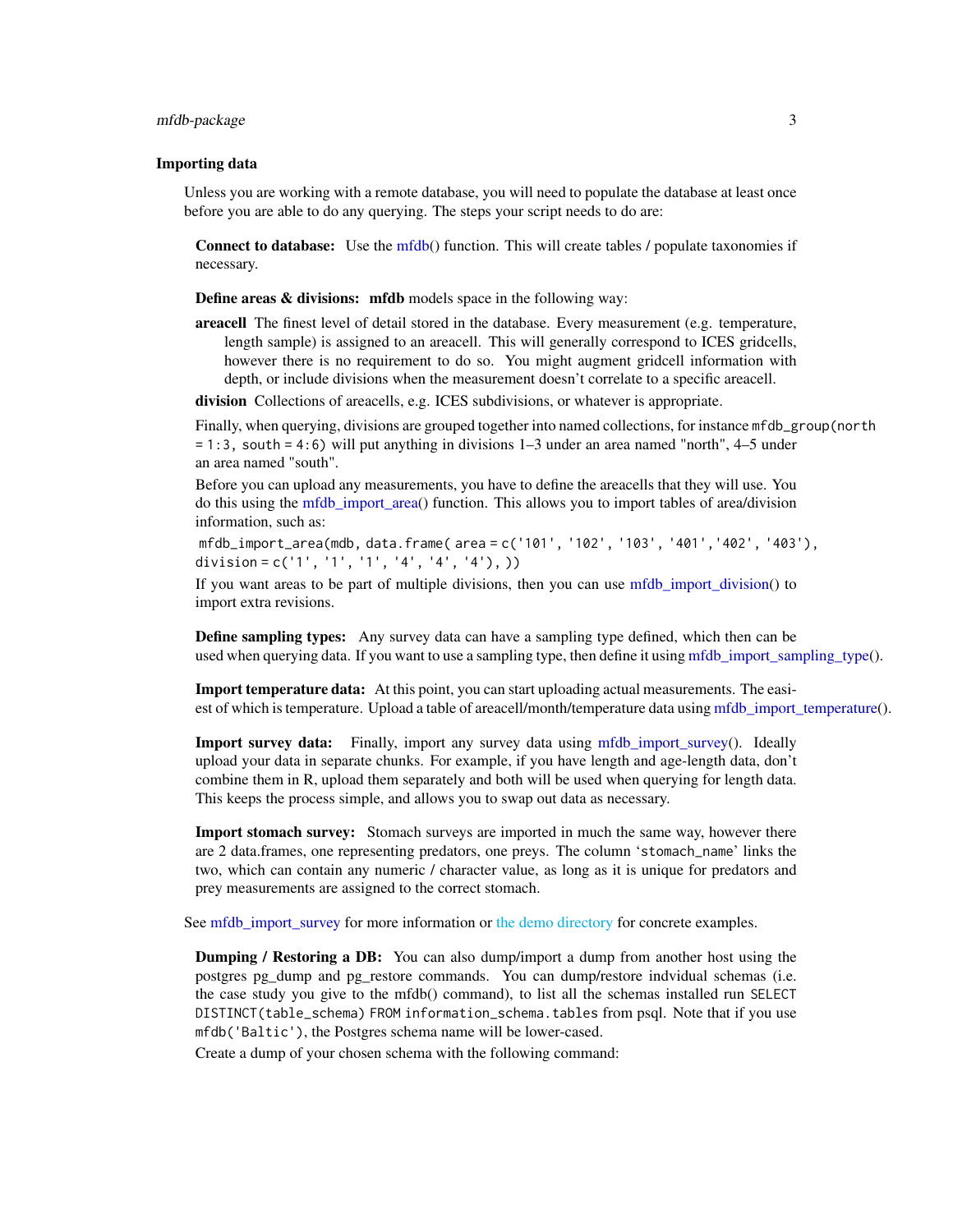```
pg_dump --schema=baltic -Fc mf > baltic.dump
```
This will make a dump of the "baltic" case study into "baltic.tar". It can then be restored onto another computer with the following:

pg\_restore --clean -d mf baltic.dump

If you already have a baltic schema you wish to preserve, you can rename it first by issuing ALTER SCHEMA baltic RENAME TO baltic\_o in psql. Once the restore is done you can rename the new schema and put the name of the old schema back.

# Querying data

There are a selection of querying functions available, all of which work same way. You give a set of parameters, each of which can be a vector of data you wish returned, for instance year = 1998:2000 or species =  $c('COD')$ .

If also grouping by this column (i.e. 'year', 'timestep', 'area' and any other columns given, e.g. 'age'), then the parameter will control how this grouping works, e.g. maturity\_stage =  $mfdb_group(imm = 1$ ,  $mat = 2:5$ ) will result in the maturity\_stage column having either 'imm' or 'mat'. These will also be used to generate GADGET aggregation files later.

For example, the following queries the temperature table:

```
defaults <- list(
   area = mfdb_group("101" = ),timestep = mfdb_timestep_quarterly, # Group months to create 2 timesteps for each year
   year = 1996:2005)
agg_data <- mfdb_temperature(mdb, defaults)
```
All functions will result in a list of data.frame result tables (generally only one, unless you requested bootstrapping). Each are suitable for feeding into a gadget function to output into model files.

See [mfdb\\_sample\\_count](#page-33-1) for more information or [the demo directory](#page-0-0) for concrete examples.

# Creating GADGET files

Finally, there are a set of functions that turn the output of queries into GADGET model files. These work on a [gadget\\_directory](#page-7-1) object, which can either be an existing GADGET model to alter, or an empty / nonexistant directory.

Generally, the result of an mfdb query will be enough to create a corresponding GADGET file, for instance, the following will create a GADGET area file in your gadget directory:

```
gadget_dir_write(gd,gadget_areafile(
   size = mfdb_area_size(mdb, defaults)[[1]],
   temperature = mfdb_temperature(mdb, defaults)[[1]]))
```
See [gadget\\_areafile](#page-5-1) or [gadget\\_likelihood\\_component](#page-12-1) for more information or [the demo directory](#page-0-0) for concrete examples.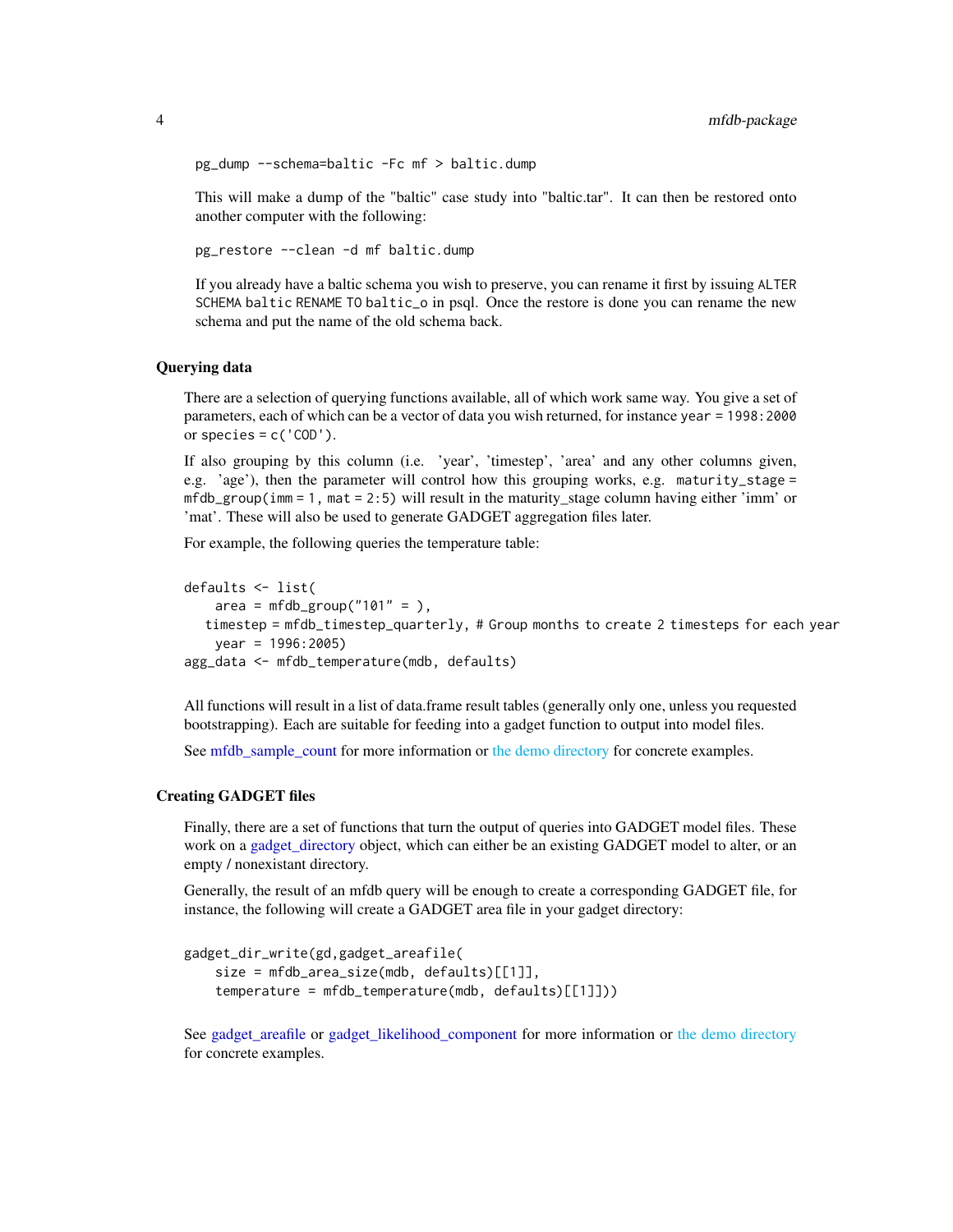<span id="page-4-0"></span>Stock and fleet files: Stocks and fleets aren't explicitly defined in the database. Instead, they are definied by querying on a column that differentiates them. For example, if your "immature cod" stock is definied as cod that is between maturity stages 1 and 2, then if querying for a stockdistribution component, one could do:

```
mfdb_sample_count(mdb, c('maturity_stage', 'age', 'length'), list(
    species = 'COD',
   maturity_stage = c(imm = 1:2, mat = 3:5),
    . . .
)
```
...and the maturity\_stage column will be treated as the stock.

#### Acknowledgements

This project has received funding from the European Union's Seventh Framework Programme for research, technological development and demonstration under grant agreement no.613571.

#### Author(s)

Jamie Lentin

Maintainer: Jamie Lentin <jamie.lentin@shuttlethread.com>

#### See Also

[rgadget,](https://github.com/gadget-framework/rgadget) [Gadget user guide](https://gadget-framework.github.io/gadget2/userguide/)

ewe\_model *MareFrame DB Rpath interface*

# Description

Transform the results of MFDB queries for use in an Rpath model

# Usage

```
mfdb_rpath_params(area_data,
    survey_data,
    catch_data,
    consumption_data,
  create_rpath_params = stop("Set create_rpath_params = Rpath::create.rpath.params"),
    living\_groups = character(0),
    detritus_groups = c("Detritus"))
```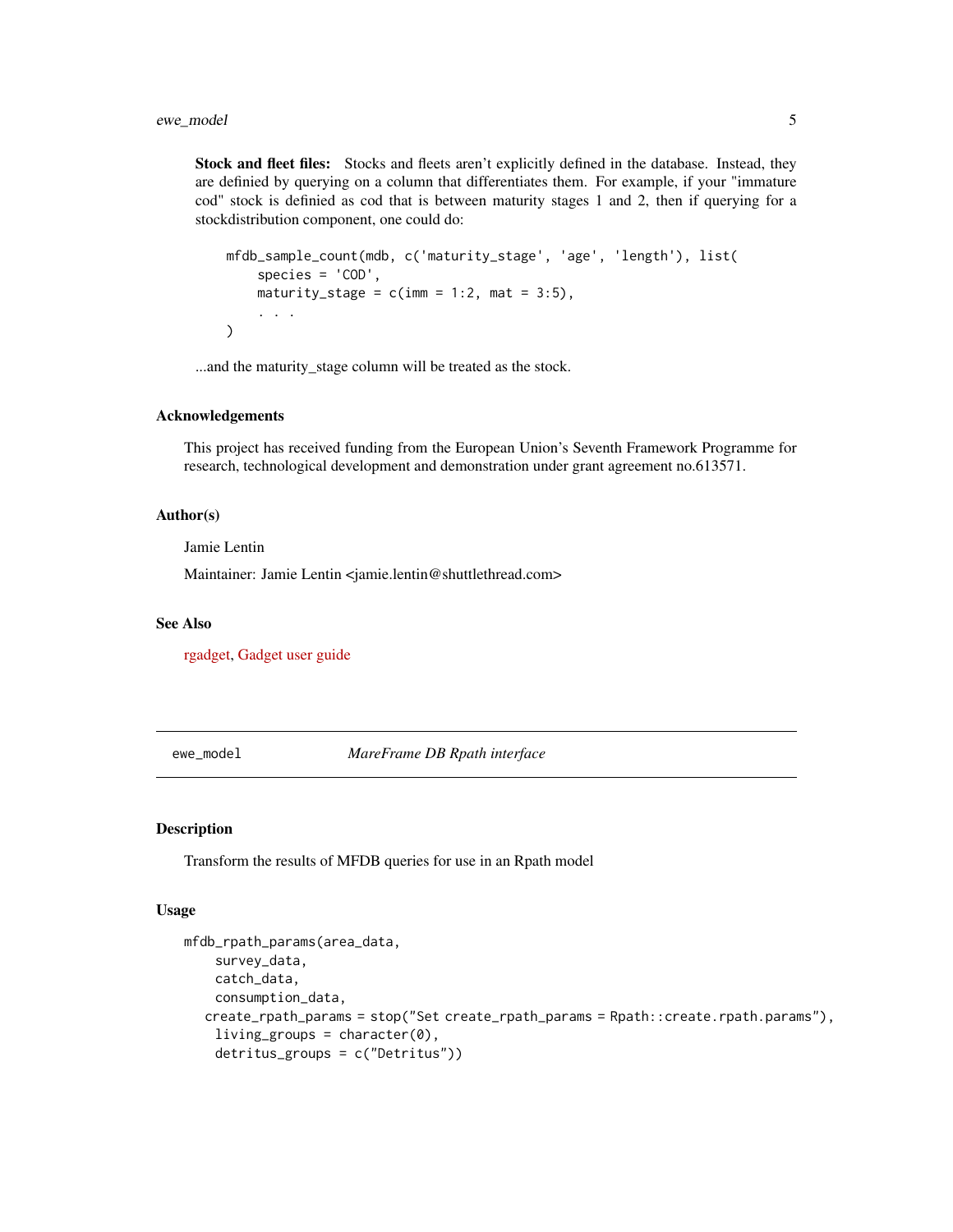# <span id="page-5-0"></span>**Arguments**

| area_data           | Results of an mfdb_area_size query, aggregating the whole area                                                                                                        |
|---------------------|-----------------------------------------------------------------------------------------------------------------------------------------------------------------------|
| survey_data         | Results of an mfdb_sample_totalweight query, normally for one year, aggre-<br>gated by the model's functional groups                                                  |
| catch_data          | Results of an mfdb_sample_totalweight query, normally for one year, aggre-<br>gated by the model's functional groups and 'vessel'                                     |
| consumption_data    |                                                                                                                                                                       |
|                     | Results of an mfdb_stomach_preyweightratio query, aggregated by functional<br>groups                                                                                  |
| living_groups       | Additional Rpath groups of "Living" type                                                                                                                              |
| detritus_groups     |                                                                                                                                                                       |
|                     | Additional Rpath groups of "Detritus" type                                                                                                                            |
| create_rpath_params |                                                                                                                                                                       |
|                     | RPath isn't currently in a public repository, so to avoid depending on it you need<br>to give mfdb_rpath_params the Rpath function, i.e. Rpath:: create.rpath.params. |

# Details

EwE requires stanzas and groups of stanzas, these are made up using the first and any other groupings in MFDB. For example, if survey\_data was made with a query like mfdb\_sample\_totalweight(mdb,  $c('species', 'age'), \ldots$ , then the species will make up the generated stanza\_groups, and age will make up the stanzas within those groups.

catch\_data requires data that is also aggregated by vessel, this will be ignored for the purposes of deciding the stanza/stanza\_group.

consumption\_data treats prey groupings seperate to predator groupings, and all will be added to the diet matrix.

See [mfdb\\_sample\\_totalweight](#page-33-1) for more information on how groupings can be used in queries.

# Value

Returns an Rpath.params object populated with the provided data.

# Examples

# See demo/example-ewe.R for a full-length example

<span id="page-5-1"></span>gadget\_areafile *Gadget area files*

# Description

Structures representing a GADGET area file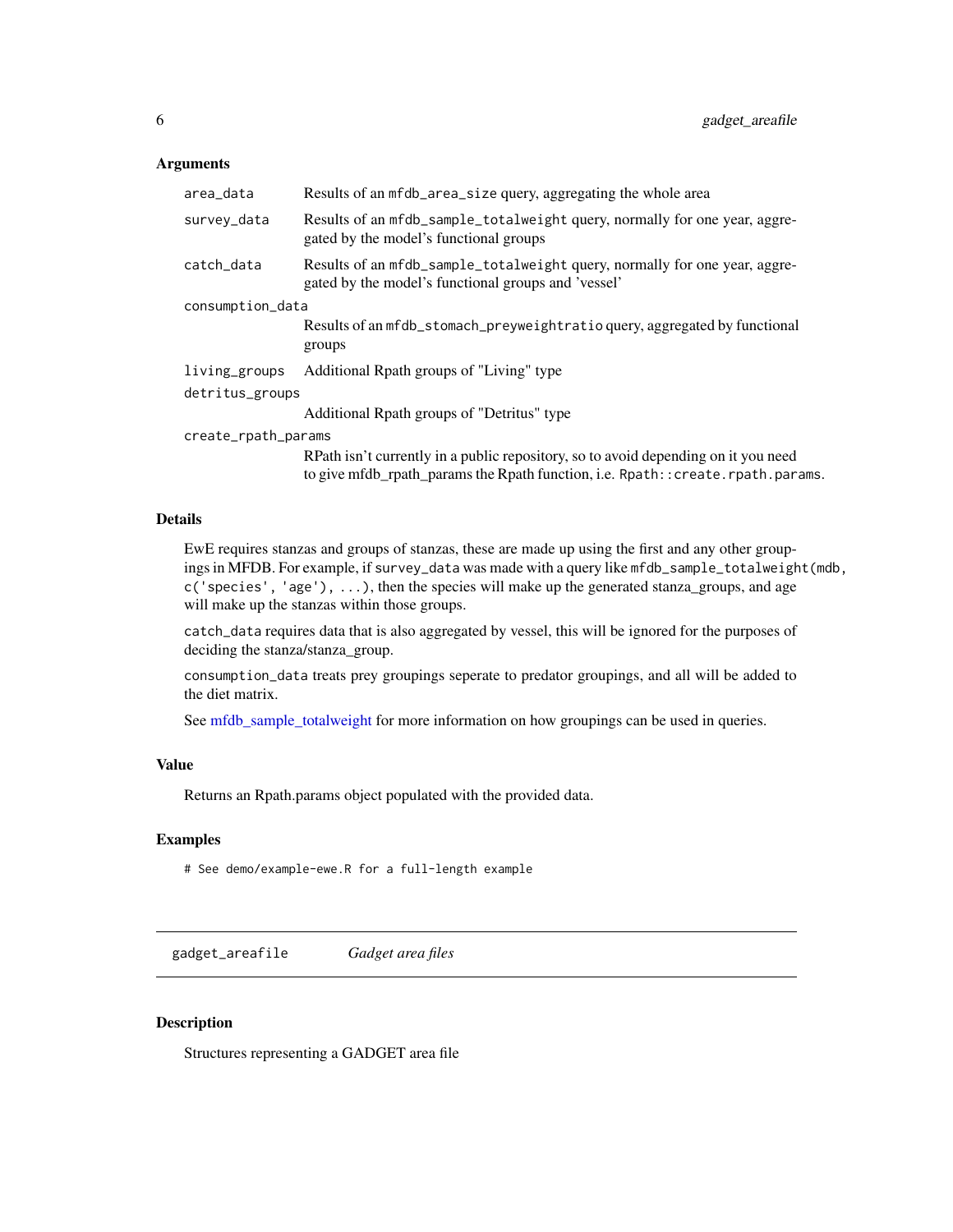# gadget\_areafile 7

# Usage

gadget\_areafile(size, temperature, area = attr(size, 'area'))

#### Arguments

| size        | data.frame as produced by mfdb_area_size                                                                        |
|-------------|-----------------------------------------------------------------------------------------------------------------|
| temperature | data.frame as produced by mfdb_temperature                                                                      |
| area        | Optional. mfdb_group that you used to specify area. By default pulls it from<br>annotations on the size object. |

# Details

Once formed, you can then use gadget\_dir\_write to write this out to a GADGET areafile.

# Value

List of class 'gadget\_areafile' that represents the area file contents.

```
# Open a temporary database connection
mdb <- mfdb(tempfile(fileext = '.duckdb'))
# Define 2 areacells of equal size
mfdb_import_area(mdb, data.frame(name=c("divA", "divB"), size=1))
# We want to have 3 area groups, 2 for original cells, one aggregating across the lot
area_group <- mfdb_group(
   div A = c("div A"),divB = c("divB"),
   divAB = c("divA", "divB")# Make up temperature data
temps <- expand.grid(year=c(1998,2000), month=c(1:12), areacell=c("divA", "divB"))
temps$temperature <- runif(nrow(temps), 5, 10)
mfdb_import_temperature(mdb, temps)
# Create an areafile from 2 mfdb queries
areafile <- gadget_areafile(
    mfdb_area_size(mdb, list(
       area = area\_group)[[1]],
   mfdb_temperature(mdb, list(
       year = 1998:2000,timestep = mfdb_timestep_quarterly,
        area = area\_group)[[1]])
areafile
# Write this to a gadget_directory
gadget_dir_write(gadget_directory(tempfile()), areafile)
```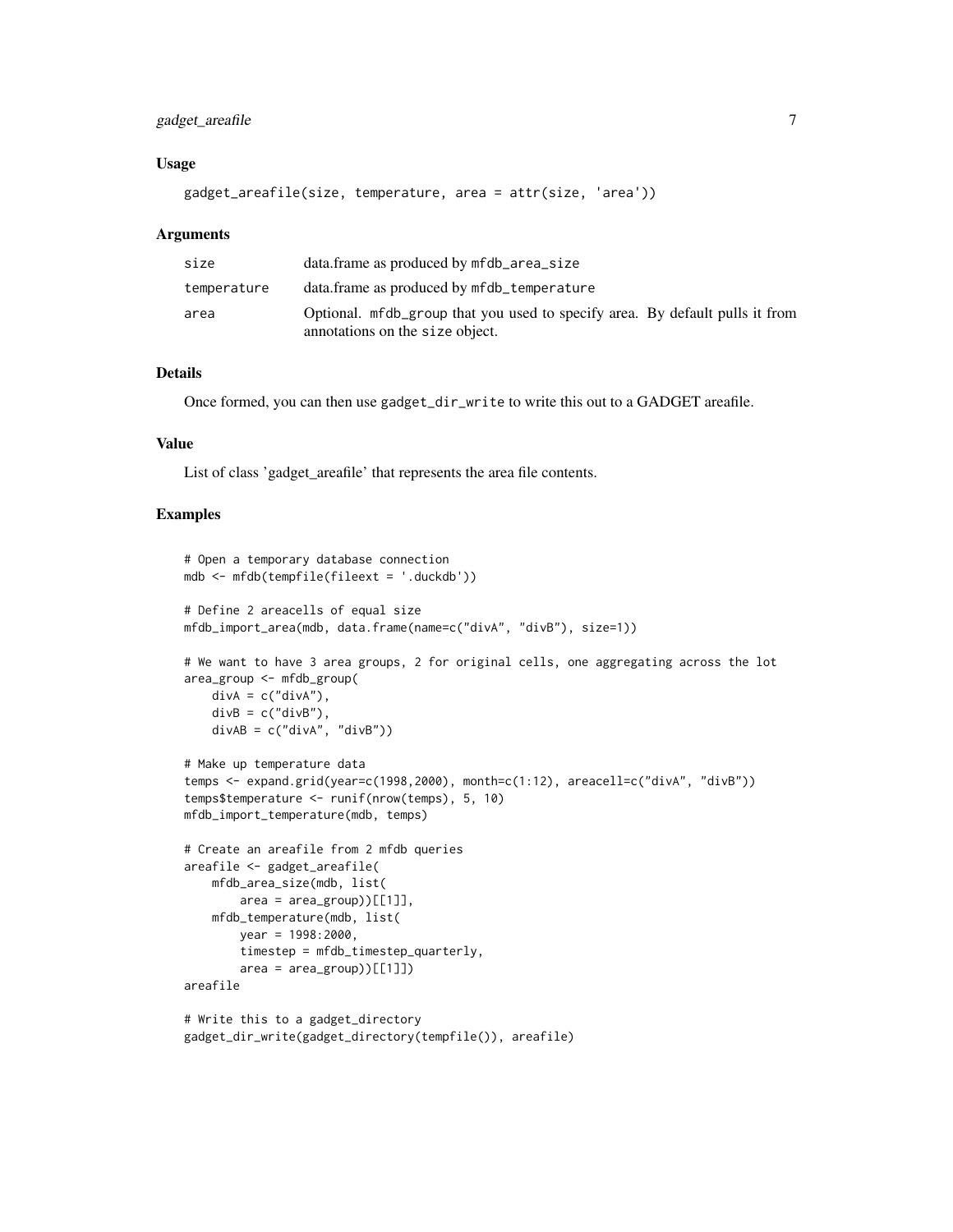```
# Check data in file matches input data
stopifnot(identical(
   areafile$size,
   c(divA=1, divB=1, divAB=2)))
stopifnot(all.equal(
   mean(areafile$temperature[areafile$temperature$area == 1, 'mean']),
   mean(temps[temps$areacell == 'divA', 'temperature']),
    tolerance = 1e-2)stopifnot(all.equal(
   mean(areafile$temperature[areafile$temperature$area == 2, 'mean']),
   mean(temps[temps$areacell == 'divB', 'temperature']),
    tolerance = 1e-2))
stopifnot(all.equal(
   mean(areafile$temperature[areafile$temperature$area == 3, 'mean']),
   mean(temps[,'temperature']),
    tolerance = 1e-2)mfdb_disconnect(mdb)
```
<span id="page-7-1"></span>gadget\_directory *Gadget directory objects*

# Description

Structures representing a directory of data files

# Usage

```
gadget_directory(dir, mainfile = "main")
gadget_dir_write(gd, obj)
gadget_dir_read(gd, file_name, missing_okay = TRUE, file_type = c())
```
# Arguments

| dir          | Name of directory, will be created if it doesn't exist.                                                                                                                |
|--------------|------------------------------------------------------------------------------------------------------------------------------------------------------------------------|
| mainfile     | Name of the GADGET mainfile to use.                                                                                                                                    |
| gd           | A gadget_directory object.                                                                                                                                             |
| obi          | The gadget_file, or gadget_likelihood_component to write.                                                                                                              |
| file_name    | File to read out of the directory and turn into a gadget_file.                                                                                                         |
| missing_okay | If true, return an empty file instead of complaining that the given file does not<br>exist.                                                                            |
| file_type    | A character vector that alters how the file is parsed. Currently either NULL<br>or "bare_component", which implies we write "something" instead of "[some-<br>thing]". |

<span id="page-7-0"></span>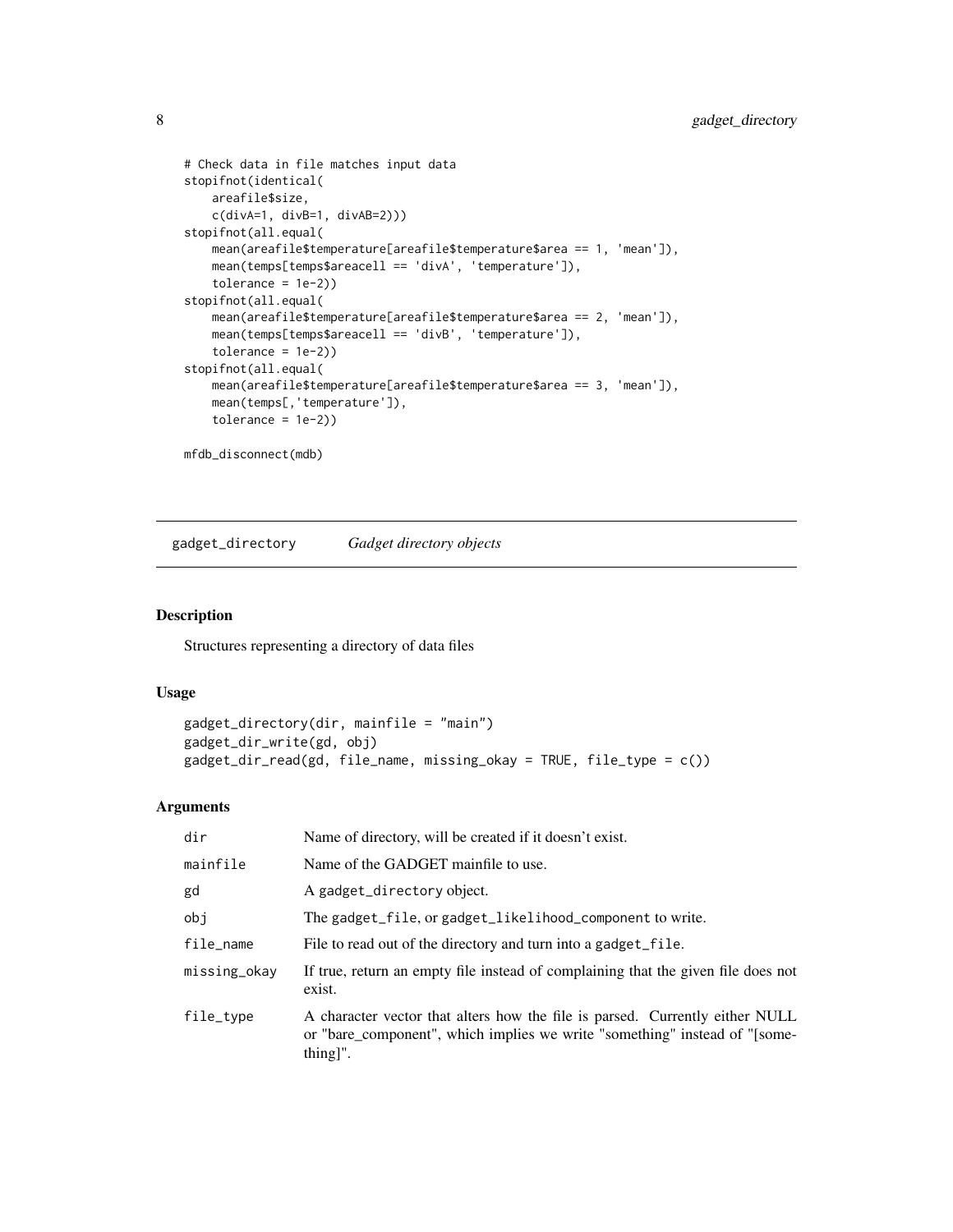# <span id="page-8-0"></span>gadget\_file 9

#### Details

These functions handle reading and writing of files to a directory containing GADGET model files.

First a gadget\_directory object needs to be created with gadget\_directory, this ensures the directory exists and stores the name of the mainfile to use.

Any portion of a gadget model can then be written out with gadget\_dir\_write. You do not need to tell it which files in the model to update, since this is worked out based on what you are writing out.

# Value

gadget\_directory returns a list of class 'gadget\_directory', containing the location of the mainfile that the gadget configuration will use.

gadget\_dir\_write returns NULL

gadget\_dir\_read returns a gadget\_file object from read.gadget\_file

# Examples

```
# Create a gadget directory
gd <- gadget_directory(tempfile())
# Read in the likelihood file
likelihood <- gadget_dir_read(gd, 'likelihood')
# Write out an area file to "(tempfile)/areas", replacing any existing file
gadget_dir_write(gd, gadget_file("areas", components = list(list(north = 1:3, south = 4:7))))
# Replace a likelihood component if one already exists with
# the same name/type or append it to the bottom
gadget_dir_write(gd, gadget_likelihood_component("understocking", name = "frank"))
```
gadget\_file *Gadget file objects*

# **Description**

Structures representing an individual GADGET data file.

# Usage

```
gadget_file(file_name, components = list(), data = NULL, file_type = c())
## S3 method for class 'gadget_file'
print(x, \ldots)## S3 method for class 'gadget_file'
as.character(x, ...)
read.gadget_file(file_name, file_type = c(), fileEncoding = "UTF-8")
```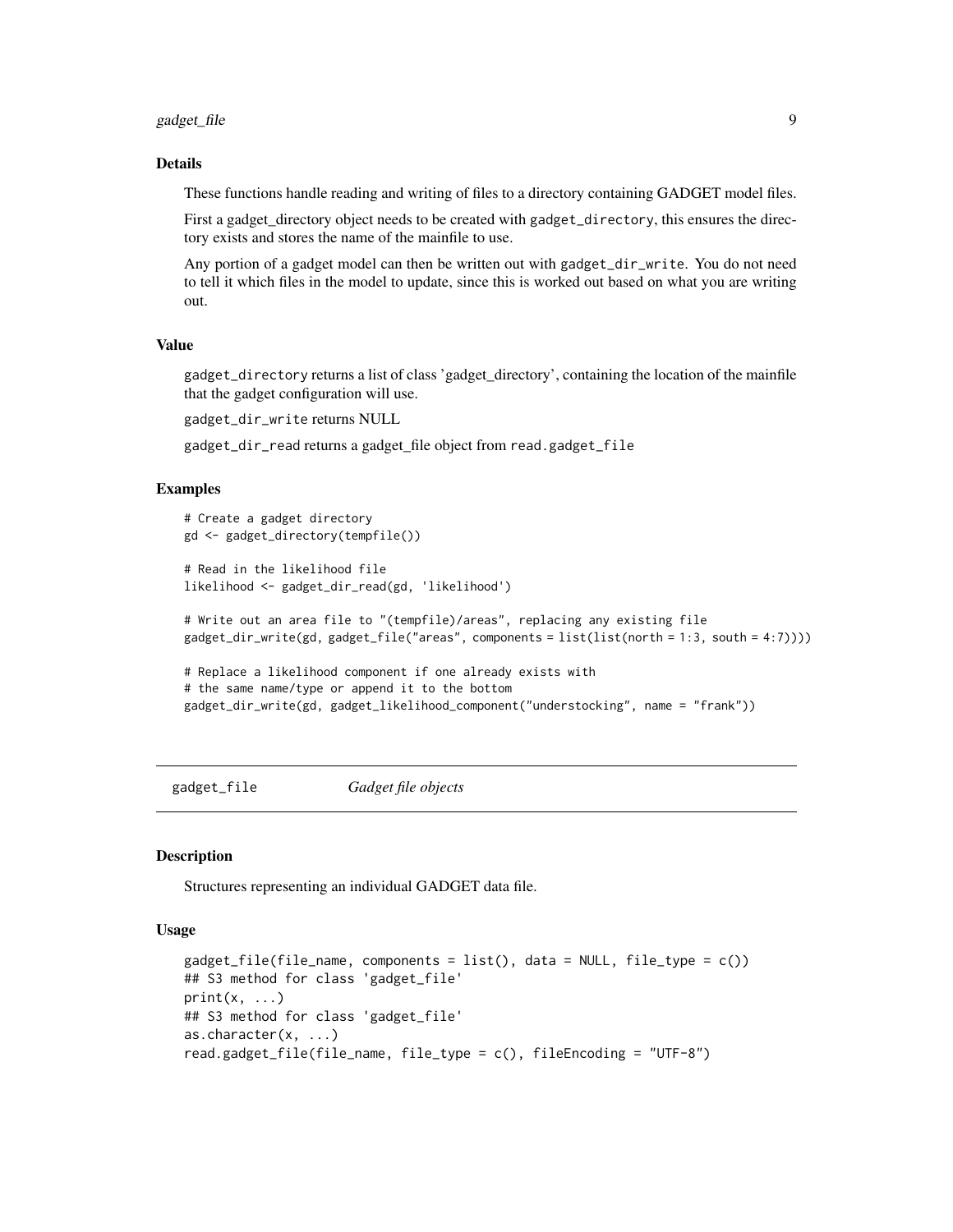#### Arguments

| file_name    | Filename the output should be written to / read from                                                                                                                   |
|--------------|------------------------------------------------------------------------------------------------------------------------------------------------------------------------|
| components   | A list of lists, representing each component. See details.                                                                                                             |
| data         | A data. frame representing the tabular data at the end of a file.                                                                                                      |
| file_type    | A character vector that alters how the file is parsed. Currently either NULL<br>or "bare_component", which implies we write "something" instead of "[some-<br>thing]". |
| X            | gadget file object                                                                                                                                                     |
| fileEncoding | File's characterset. Defaults to UTF-8                                                                                                                                 |
| $\cdots$     | Unused                                                                                                                                                                 |
|              |                                                                                                                                                                        |

# Details

For our purposes, a gadget file is broken down into components, where the first component is any key/value data at the top of the file. Each section separated by "[something]" is considered a new component. Each component is a list of key /values, where values can be vectors of multiple values. Also components can have comments prepended by adding a "preamble" attribute.

In slight deviation to GADGET spec, we insist that tabular data begins with "; – data –", to avoid any ambiguity on when it starts.

#### Value

gadget\_file Returns a gadget\_file object, a list of components.

print.gadget\_file Prints the gadget file as it would be written to the filesystem.

as.character.gadget\_file Returns a character string of the gadget file as it would be written to the filesystem.

read.gadget\_file Returns a gadget\_file object, a list of components.

```
# Simple key/values
gadget_file("age", components = list(
   list(length = 5, age = 1:5)))# Multiple components
gadget_file("likelihood", components = list(
   list(),
    component = structure(list(type = "penalty"), preamble = list("comment")),
   component = structure(list(type = "penalty"), preamble = list("", "another comment"))))
# Data
gadget_file("agelen", components = list(
    list(stocknames = "cod")), data = data.frame(
    area = c(102, 103),
   number = c(2345, 5023)))
```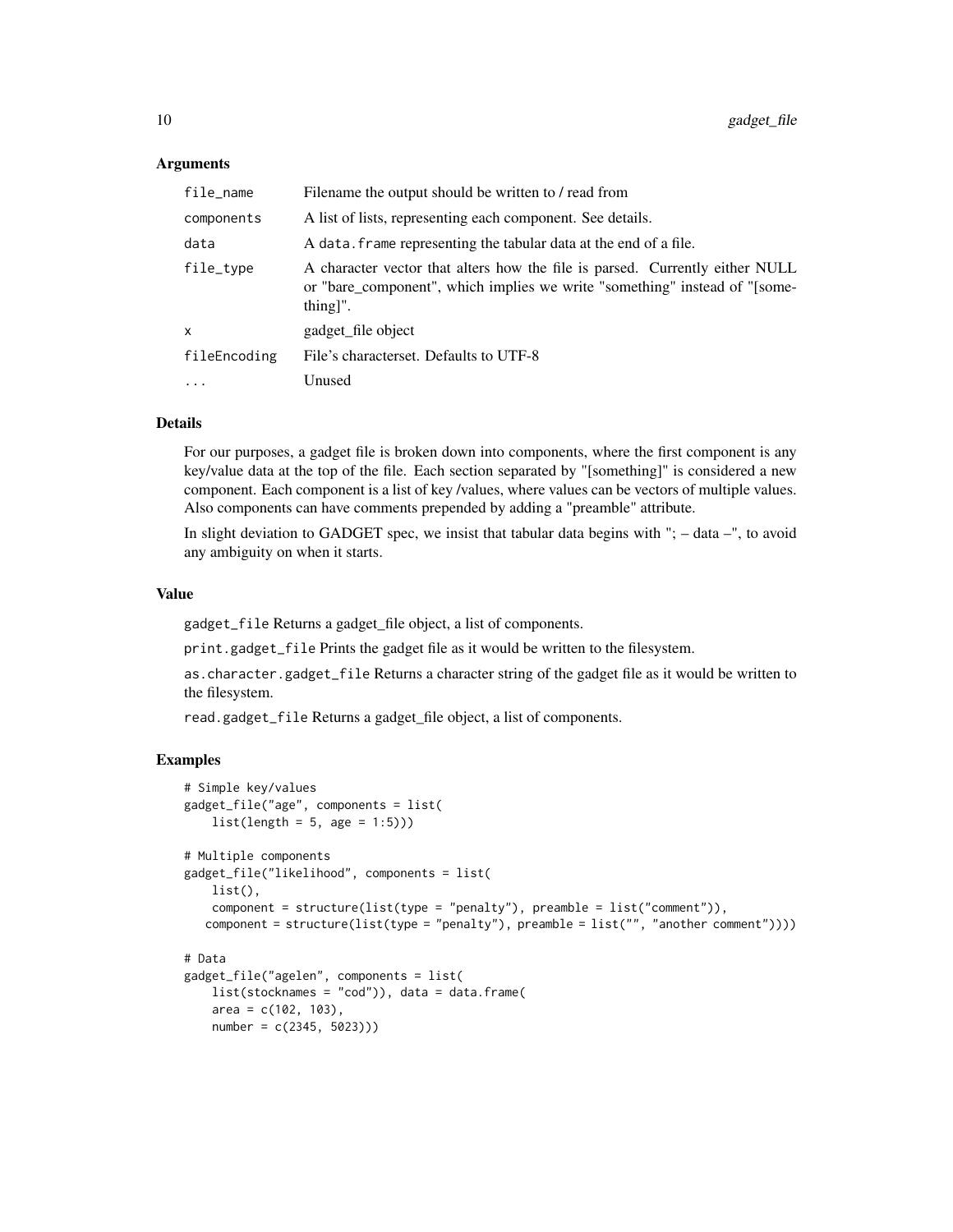# <span id="page-10-0"></span>Description

Structures representing fleet file components

# Usage

```
gadget_fleet_component(type,
       name = type,livesonareas = unique(data$area),
       multiplicative = 1,
       suitability = NULL,
       fleetfile = 'fleet',
       data = stop("data not provided"),
        ...)
```
# Arguments

| type         | Required. Type of fleet component to create, e.g. 'totalfleet'                                                       |
|--------------|----------------------------------------------------------------------------------------------------------------------|
| name         | Optional. A descriptive name for the fleet component, defaults to the type.                                          |
| livesonareas | Optional. Vector of area names, defaults to all unique areas in data.                                                |
|              | multiplicative Optional. Defaults to 1                                                                               |
| suitability  | Optional. Defaults to empty string                                                                                   |
| fleetfile    | Optional. The fleet file to put the component in. Defaults to 'fleet'.                                               |
| data         | Required. The data frame to use for 'amountfile'. Areas are translated into<br>integers before adding to amountfile. |
| $\ddots$     | Extra parameters for the component, see details                                                                      |

#### Details

effortfleet requires the following extra parameters:

catchability A list of stock names to catchability constants

quotafleet requires the following extra parameters:

quotafunction Function name, e.g. 'simple'

biomasslevel Vector of biomass levels

quotalevel Vector of fishing levels

# Value

A gadget\_fleet\_component object that can them be added to a fleetfile with gadget\_dir\_write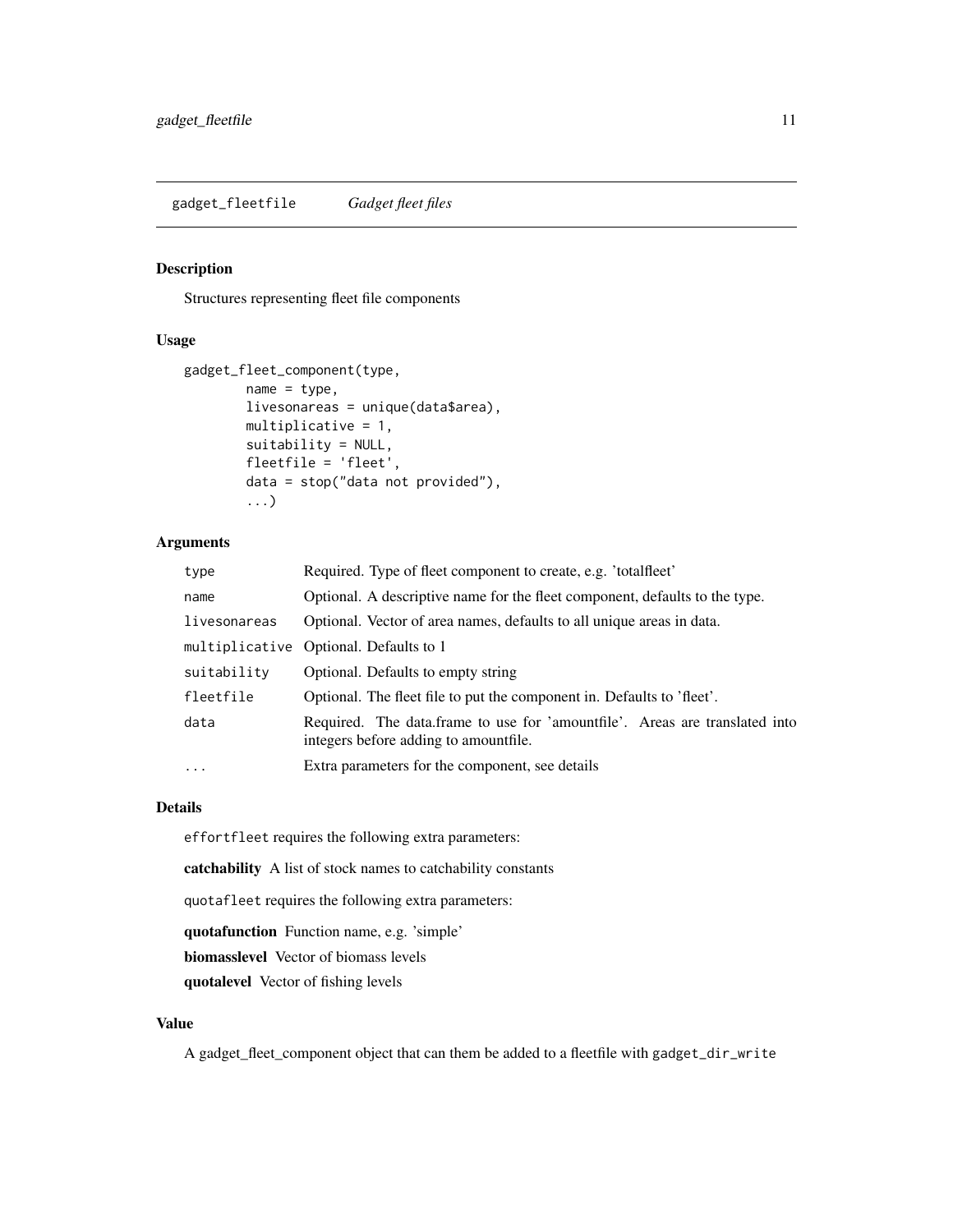```
mdb <- mfdb(tempfile(fileext = '.duckdb'))
gd <- gadget_directory(tempfile())
# Define 2 areacells of equal size
mfdb_import_area(mdb, data.frame(name=c("divA", "divB"), size=1))
# Define 2 vessels
mfdb_import_vessel_taxonomy(mdb, data.frame(
    name = c('1.RSH', '2.COM'),
    full_name = c('Research', 'Commercial'),
    stringsAsFactors = FALSE))
# Make up some samples
samples <- expand.grid(
   year = 1998,month = 5,
   areacell = c("divA", "divB"),species = 'COD',
    vessel = c('1.RSH', '2.COM'),
   length = c(0, 40, 80)samples$count <- runif(nrow(samples), 20, 90)
mfdb_import_survey(mdb, data_source = "x", samples)
# Make a 'totalfleet' component
fc <- gadget_fleet_component(
   'totalfleet',
   name = 'research',
    data = mfdb_sample_count(mdb, c(), list(
       vessel = '1.RSH',
       area = mfdb_group(x = 'divA', y = 'divB'),year = 1998,
        step = mfdb_timestep_yearly))[[1]])
fc
# Write out to a directory
gadget_dir_write(gd, fc)
gadget_fleet_component(
    'effortfleet',
    name = 'commercial',
    suitability = "function constant 4;",
    catchability = list(stockA=4, stockB=5),
    quotafunction = 'simple',
    biomasslevel = c(1000, 2000),
    quotalevel = c(0.1, 0.4, 0.9),
    data = mfdb_sample_count(mdb, c(), list(
       vessel = '2.COM',area = mfdb_group(x = 'divA', y = 'divB'),year = 1998,
        step = mfdb_timestep_yearly))[[1]])
```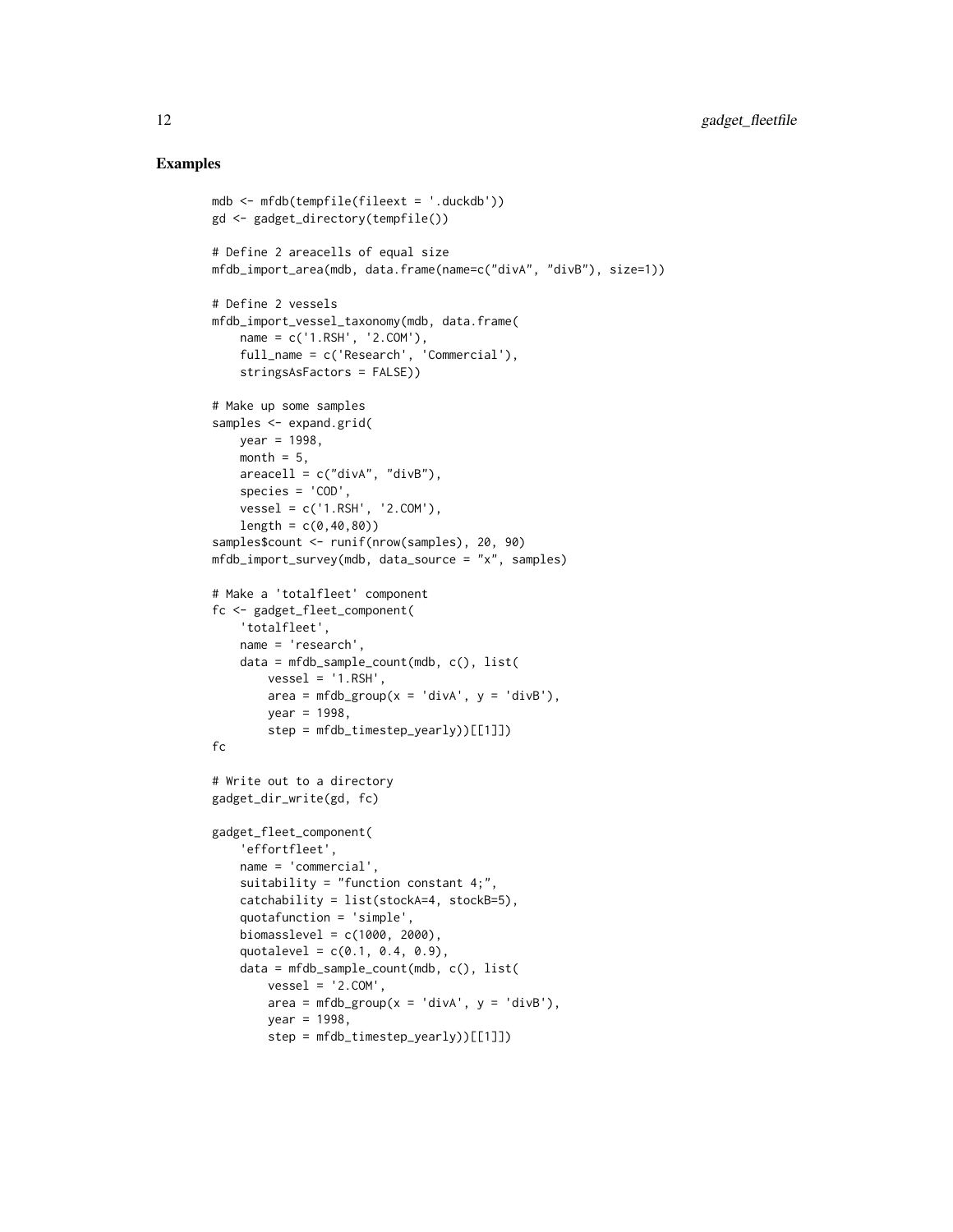```
gadget_fleet_component(
    'quotafleet',
   name = 'commercial',
   suitability = "function constant 4;",
   catchability = list(stockA=4, stockB=5),
   quotafunction = 'simple',
   biomasslevel = c(1000, 2000),
    quotalevel = c(0.1, 0.4, 0.9),
    data = mfdb_sample_count(mdb, c(), list(
        vessel = '2.COM',
        area = mfdb_group(x = 'divA', y = 'divB'),year = 1998,
        step = mfdb_timestep_yearly))[[1]])
```

```
mfdb_disconnect(mdb)
```
<span id="page-12-1"></span>gadget\_likelihood\_component

*Gadget likelihood components*

# Description

Structures representing a component of a GADGET likelihood file.

# Usage

```
gadget_likelihood_component(type, weight = \theta, name = type,
    likelihoodfile = 'likelihood', ...)
```
# **Arguments**

| type      | Type of group to create. One of penalty, understocking, catchstatistics, catchdis-<br>tribution, stock distribution. |
|-----------|----------------------------------------------------------------------------------------------------------------------|
| name      | A descriptive name for the component                                                                                 |
| weight    | A numeric weighting                                                                                                  |
|           | likelihood file The likelihood file this component should end up in                                                  |
| $\ddotsc$ | Extra parameters for the group. See details.                                                                         |

# Details

In addition, penalty understands:

data A data.frame with 2 columns, "switch" and "power"

catchstatistics understands:

data\_function The function Gadget should use, by default guesses based on the function that generated data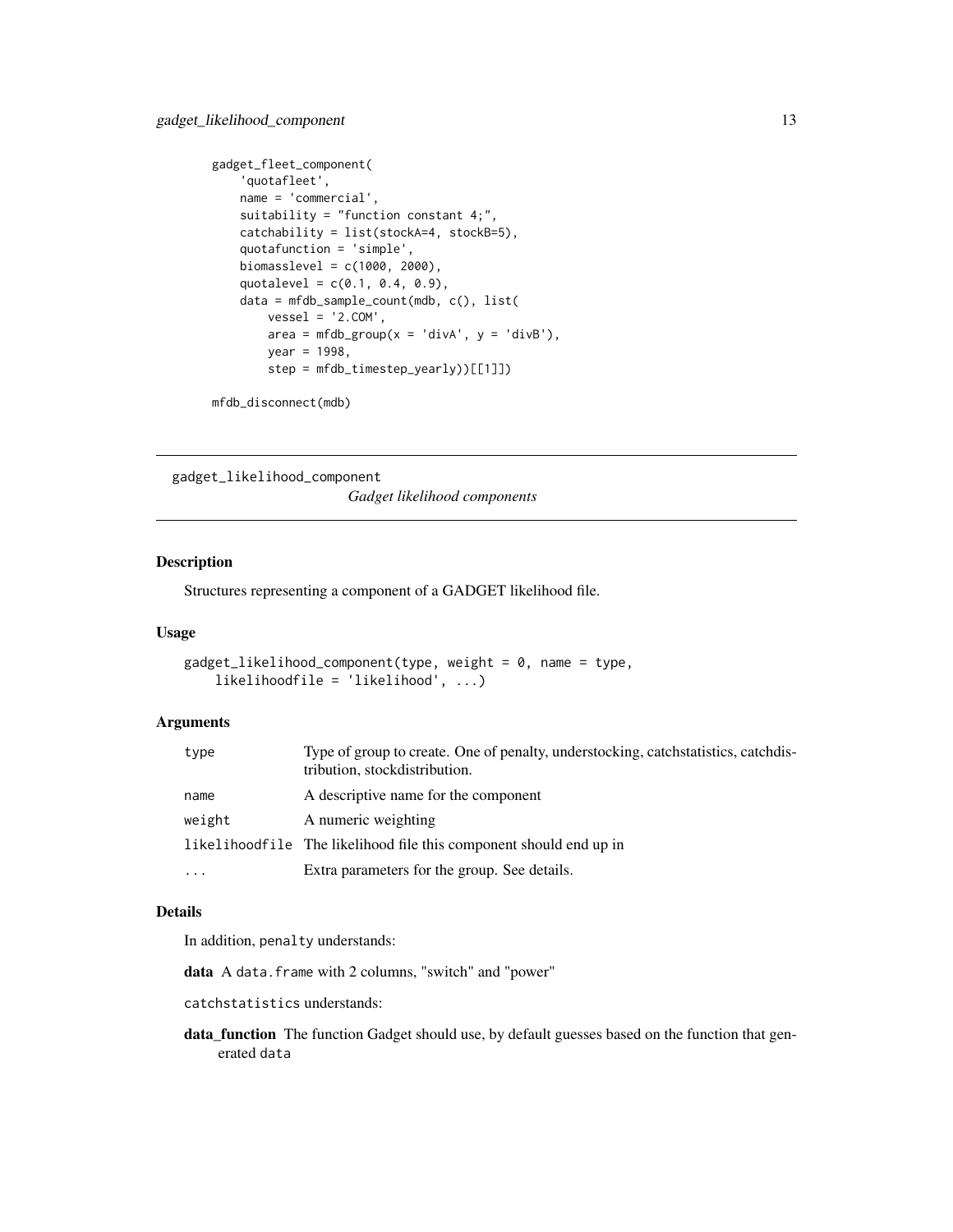data A data.frame probably generated by mfdb\_sample\_meanlength\_stddev

area An list of areas, taken from attr(data, "area") if not supplied

age An list of ages, taken from attr(data, "age") if not supplied

fleetnames List of fleet names

stocknames List of stock names

catchdistribution understands:

data\_function The function Gadget should use, by default uses sumofsquares data\_function\_params Extra parameters to supply to gadget, based on the function aggregationlevel TRUE or FALSE, defaults to FALSE

overconsumption TRUE or FALSE, defaults to FALSE

epsilon Numeric, defaults to 10

data A data.frame probably generated by mfdb\_sample\_meanlength\_stddev area An list of areas, taken from attr(data, "area") if not supplied age An list of ages, taken from attr(data, "age") if not supplied length An list of lengths, taken from attr(data, "length") if not supplied fleetnames List of fleet names stocknames List of stock names

stockdistribution understands:

data\_function The function Gadget should use, by default uses sumofsquares overconsumption TRUE or FALSE, defaults to FALSE epsilon Numeric, defaults to 10 data A data.frame probably generated by mfdb\_sample\_meanlength\_stddev area An list of areas, taken from attr(data, "area") if not supplied age An list of ages, taken from attr(data, "age") if not supplied length An list of lengths, taken from attr(data, "length") if not supplied fleetnames List of fleet names stocknames List of stock names

surveydistribution understands:

data A data.frame probably generated by mfdb\_sample\_meanlength\_stddev area An list of areas, taken from attr(data, "area") if not supplied length An list of lengths, taken from attr(data, "length") if not supplied age An list of ages, taken from attr(data, "age") if not supplied stocknames List of stock names fittype, slope, intercept Fit options, see GADGET manual parameters A vector of length 2 suitability A single suitability function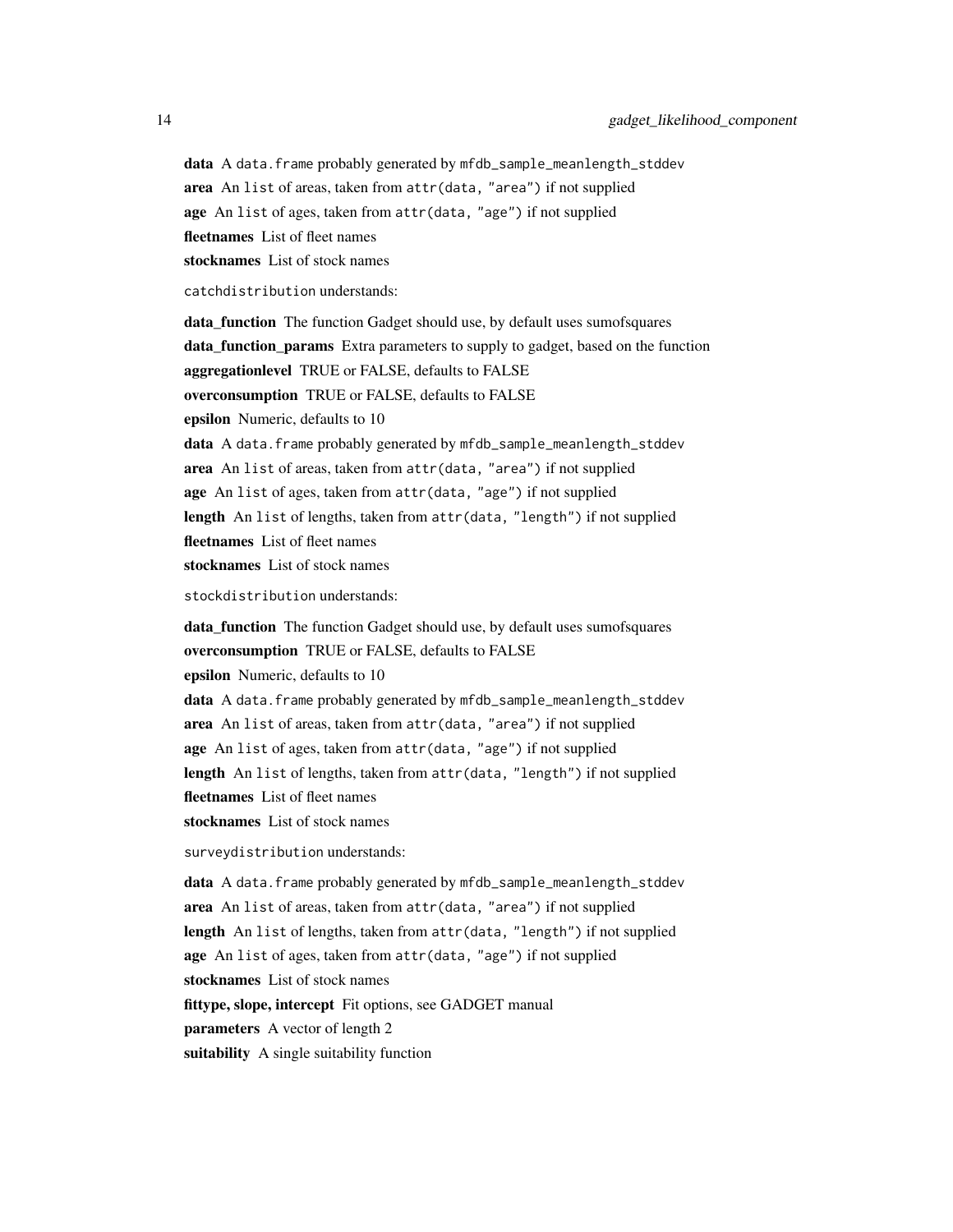epsilon Numeric, defaults to 10

likelihoodtype String, see GADGET manual

surveyindices understands:

sitype What data the component is based on, see GADGET manual

biomass 0 or 1, defaults to 0

data A data.frame probably generated by mfdb\_sample\_meanlength\_stddev

area An list of areas, taken from attr(data, "area") if not supplied

age An list of ages, taken from attr(data, "age") if not supplied

length An list of lengths, taken from attr(data, "length") if not supplied

fleetnames List of fleet names

stocknames List of stock names

surveynames List of acoustic survey names

fittype, slope, intercept Fit options, see GADGET manual

stomachcontent understands:

data function Function GADGET will use

epsilon To be used when calculated probability is low

- prey\_labels Either a vector of stock names to be used for all preys, or a list to match preys, see below
- prey\_digestion\_coefficients Optional. Either a vector of coefficients fo be used for all preys, or a list to match preys, see below

predator\_names Vector of predator stock names

data A data.frame probably generated by mfdb\_sample\_meanlength\_stddev

Both prey\_labels and prey\_digestion\_coefficients allow you to match parts of prey labels and use repetition. For instance, list("cod.mat" = "mature\_cod", "cod" = "cod", "other") will give "cod.mat" the label "mature\_cod", "cod.imm" the label "cod", and anything else will get "other". You can also use regular expression syntax, for example "cod[0-9]".

migrationpenalty understands:

stockname Stock name

powercoeffs 2 power coefficients

# Value

A gadget\_likelihood\_component object that can then be written to a likelihood file with gadget\_dir\_write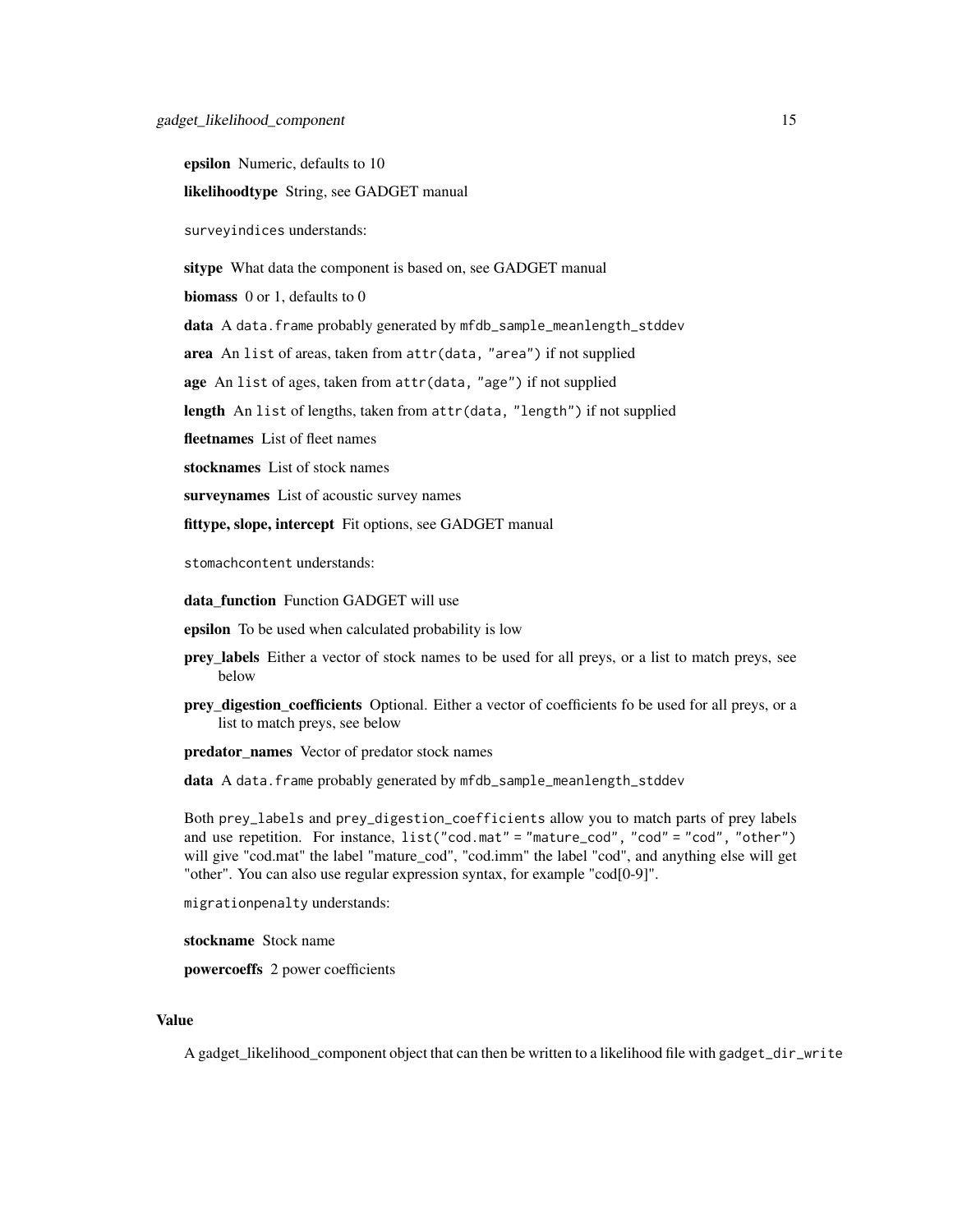# Examples

```
# Create a penalty component
component <- gadget_likelihood_component("penalty",
       name = "bounds",
       weight = "0.5",
       data = data.frame(
           switch = c("default"),power = c(2),
            stringsAsFactors = FALSE))
component
# Create an understocking component
component <- gadget_likelihood_component("understocking", name ="understock")
component
# Any example could be added to a file with the following:-
gd <- gadget_directory(tempfile())
gadget_dir_write(gd, component)
```
gadget\_stockfile *Gadget stock files*

# **Description**

Structures representing a GADGET stock file

#### Usage

```
gadget_stockfile_extremes(stock_name, data)
gadget_stockfile_refweight(stock_name, data)
gadget_stockfile_initialconditions(stock_name, data)
gadget_stockfile_recruitment(stock_name, data)
```
# Arguments

| stock name | A name, e.g. cod. imm, used as the name for the stockfile |
|------------|-----------------------------------------------------------|
| data       | A data frame used to generate the data. See details.      |

# Details

The columns required in the data varies depends on which function you are using.

gadget\_stockfile\_extremes requires age and length columns and populates minlength, minage, maxlength, maxage. The values are obtained by the grouping used, rather than the maximum values in the data. If you want the minimum and maximum from the data, query with length = NULL, age = NULL, so the table contains "all" and the grouping contains the actual minimum and maximum.

gadget\_stockfile\_refweight requires a length column and a mean column representing mean weight for that length group. It populates the refweightfile and dl.

<span id="page-15-0"></span>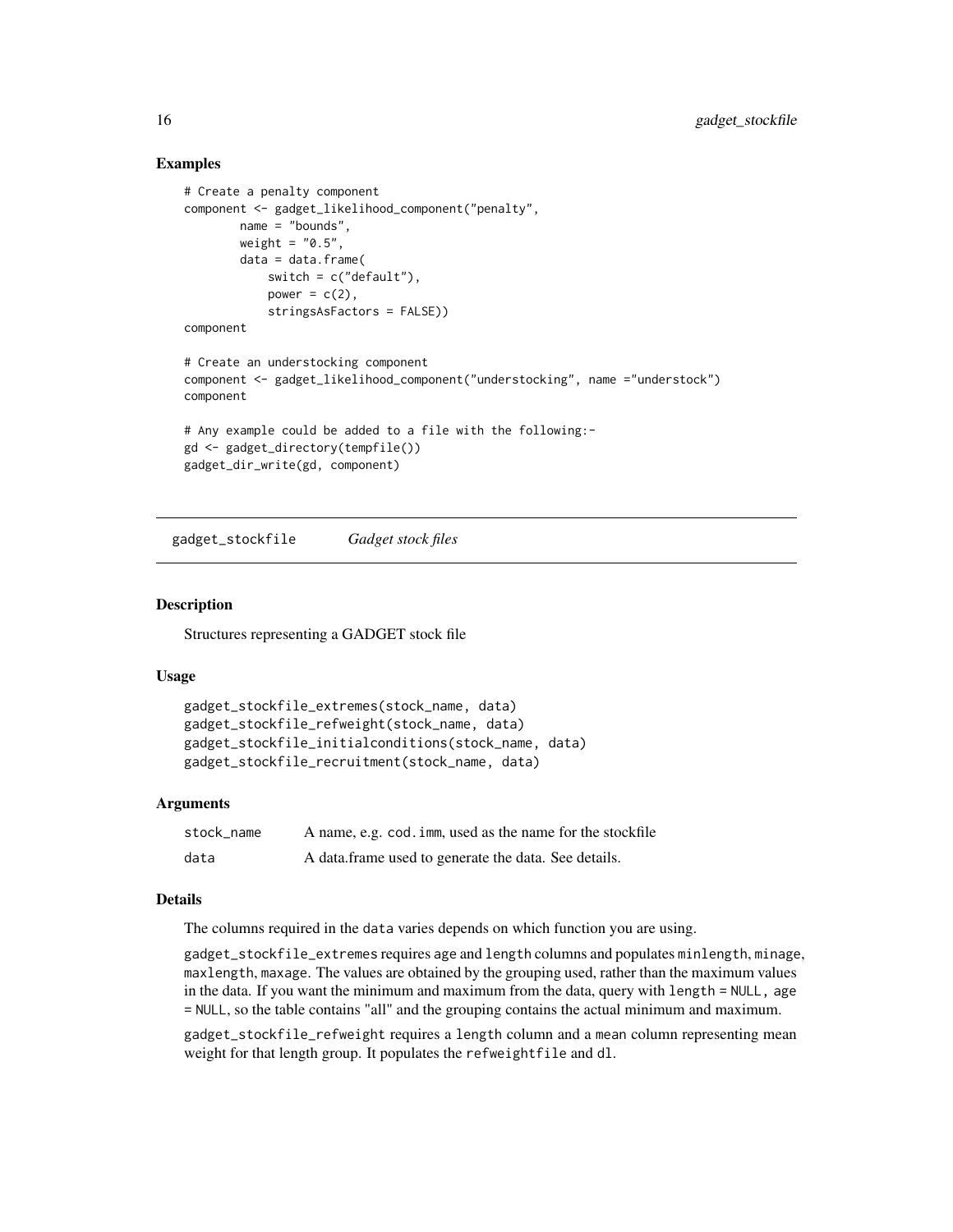<span id="page-16-0"></span>gadget\_stockfile\_initialconditions requires area, age, length, number and mean (weight) columns. Populates initialconditions minlength, minage, maxlength, maxage, dl and the numberfile. As before, the min/max values are populated using the groupings you specify, not the min/max available data.

gadget\_stockfile\_recruitment requires year, step, area, age, length, number and mean (weight) columns. Populates doesrenew, minlength, maxlength, dl, numberfile.

# Value

The return value is a gadget\_stockfile object that can be written to the filesystem with gadget\_dir\_write.

```
mdb <- mfdb(tempfile(fileext = '.duckdb'))
# Define 2 areacells of equal size
mfdb_import_area(mdb, data.frame(name=c("divA", "divB"), size=1))
# Make up some samples
samples <- expand.grid(
   year = 1998,
   month = c(1:12),
    areacell = c("divA", "divB"),species = 'COD',
   age = c(1:5),
   length = c(0, 40, 80)samples$count <- runif(nrow(samples), 20, 90)
mfdb_import_survey(mdb, data_source = "x", samples)
imm_data <- mfdb_sample_meanweight(mdb, c('age', 'length'), list(
    age = NULL, # The age column will say 'all', but will know the min/max
    length = mfdb_step_interval('', 10, to = 100),
    species = 'COD'))
# Write both min/max and refweighfile into our gadget directory
component <- gadget_stockfile_extremes('cod.imm', imm_data[[1]])
component
component <- gadget_stockfile_refweight('cod.imm', imm_data[[1]])
component
gadget_dir_write(gadget_directory(tempfile()), component)
mfdb_disconnect(mdb)
```
<span id="page-16-1"></span>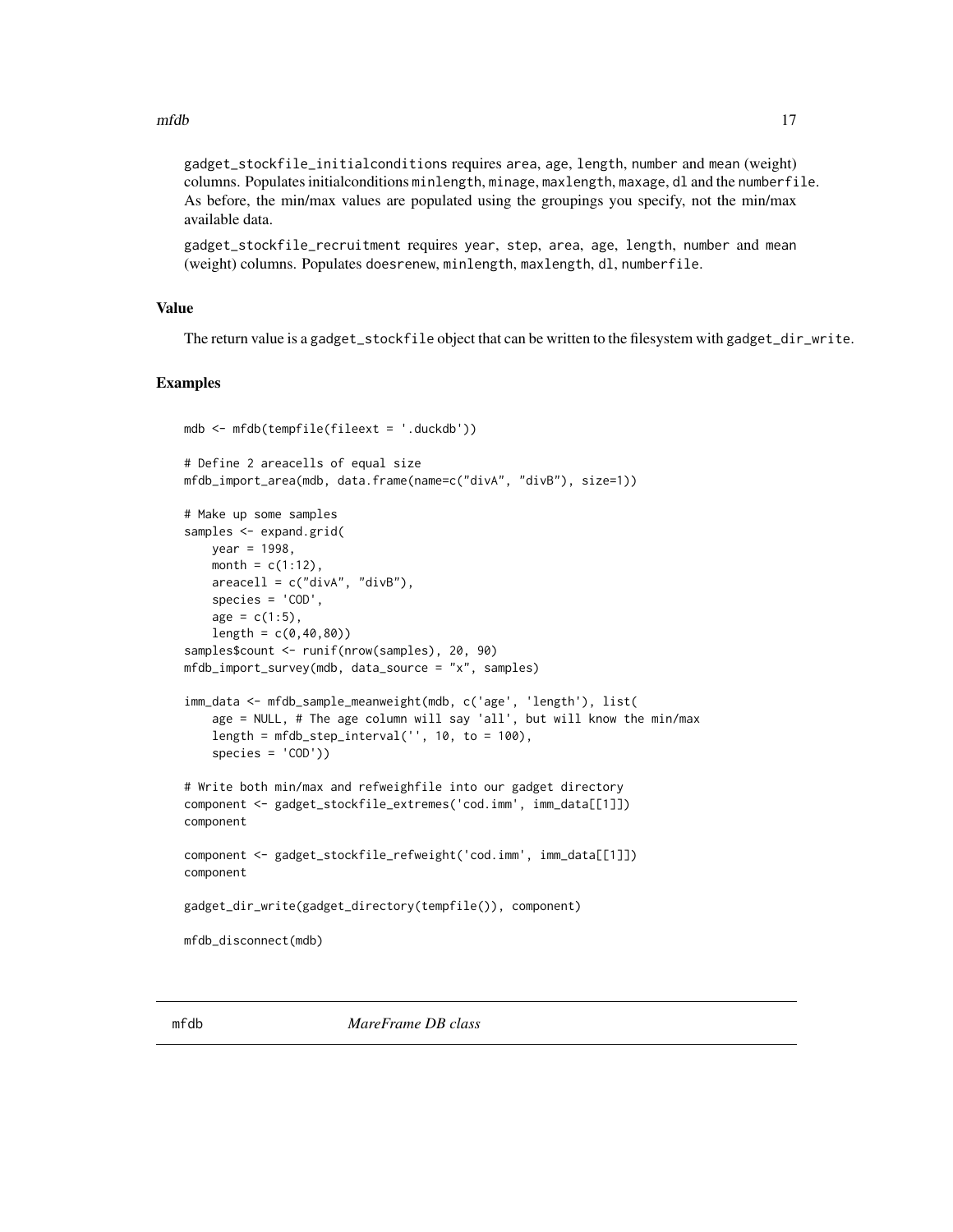# Description

Create a class representing a connection to a MareFrame DB

# Usage

```
mfdb(schema_name,
     db_arams = list(),
     destroy_schema = FALSE,
     save_temp_tables = FALSE)
```
mfdb\_disconnect(mdb)

# Arguments

| schema_name      | This can be one of:                                                                                                                                                                                                                                                                                                                |
|------------------|------------------------------------------------------------------------------------------------------------------------------------------------------------------------------------------------------------------------------------------------------------------------------------------------------------------------------------|
|                  | 1. Postgresql schema name<br>2. A file path ending with ". sqlite" to connect to a SQLite file database<br>3. A file path ending with ".duckdb" to connect to a DuckDB file database                                                                                                                                               |
|                  | If connecting to a SQLite/DuckDB database, db_params should remain empty (<br>schema_name will be used as a dbname).                                                                                                                                                                                                               |
|                  | If connecting to a Postgres database, it can be used to store any number of case<br>studies, by storing them in separate <i>schemas</i> . This parameter defines the schema<br>to connect to, and can contain any lower case characters or underscore.                                                                             |
| db_params        | Extra parameters to supply to DBI:: dbConnect. By default it will search for a<br>"mf" database locally, but you can override any of the parameters, in particular<br>host, dbname, user, password. See ?RPostgres:: Postgres for more infor-<br>mation.                                                                           |
|                  | If dbname looks like a SQLite database filename, then MFDB will use the RSQLite<br>driver. If dbdir is set, then MFDB will use the duckdb driver. Otherwise,<br>RPostgres will be used.                                                                                                                                            |
|                  | db_params can also be supplied by environment variable, for example if a MFDB_DBNAME<br>environment variable is set then it will be used instead of any dbname supplied<br>here.                                                                                                                                                   |
| destroy_schema   | Optional boolean. If true, all mfdb tables will be destroyed when connecting.<br>This allows you to start populating your case study from scratch if required. The<br>function will return NULL, you need to call mfdb again to connect, at which<br>point the mfdb tables will be recreated and you can populate with data again. |
| save_temp_tables |                                                                                                                                                                                                                                                                                                                                    |
|                  | Optional boolean. If true, any temporary tables will be made permanent for later<br>inspection.                                                                                                                                                                                                                                    |
| mdb              | Database connection created by mfdb().                                                                                                                                                                                                                                                                                             |

# Value

A 'mfdb' object representing the DB connection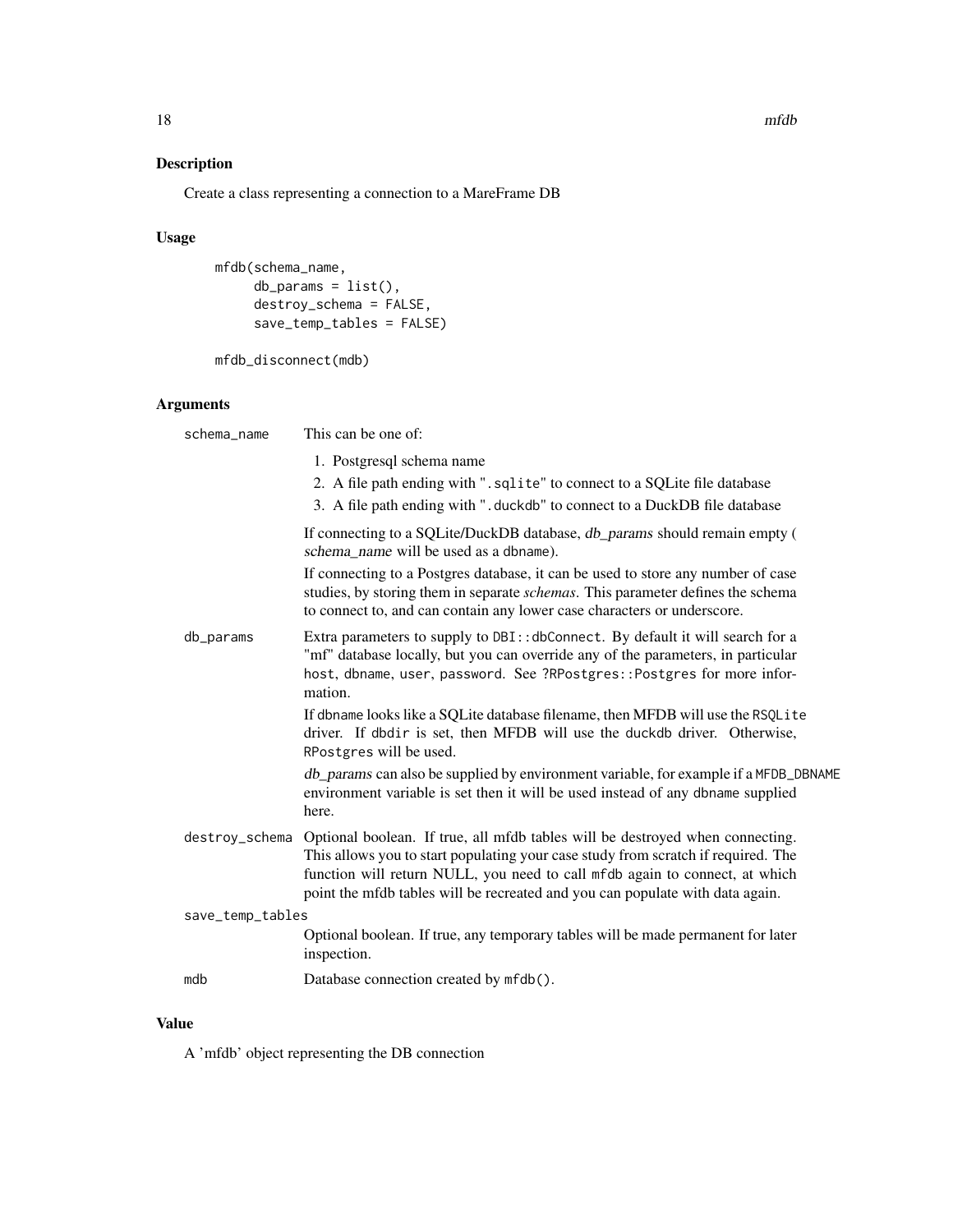#### <span id="page-18-0"></span>mfdb-data 19

# Examples

```
# Connect to a SQLite database file
mdb <- mfdb(tempfile(fileext = '.sqlite'))
mfdb_disconnect(mdb)
## Not run: # NB: Requires a PostgreSQL installation, see README
# Connect to local DB, as the "examples" case study
mdb <- mfdb('examples')
mfdb_disconnect(mdb)
# Connect to remote server, will prompt for username/password
if (interactive()) {
   mdb \leq mfdb('examples', db_params = list(host = "mfdb.rhi.hi.is"))
}
## End(Not run)
```
mfdb-data *MareFrame DB Datasets*

# Description

Data sets representing the content of taxonomies used in the database.

#### Usage

```
case_study
gear
institute
market_category
maturity_stage
sex
species
vessel_type
```
# Details

All of these tables represent acceptible values for use when importing data. You can see the content of an individual taxonomy at the R command line, e.g. mfdb::gear

Each of the datasets will have the following columns.

id A numeric ID to be used internally

name An alphanumeric ID to be used when importing and reporting data.

description Some text describing the option.

t\_group Groups together several items to query all in one go. e.g. for institutes you can query 'NOR' to get all institutes in Norway.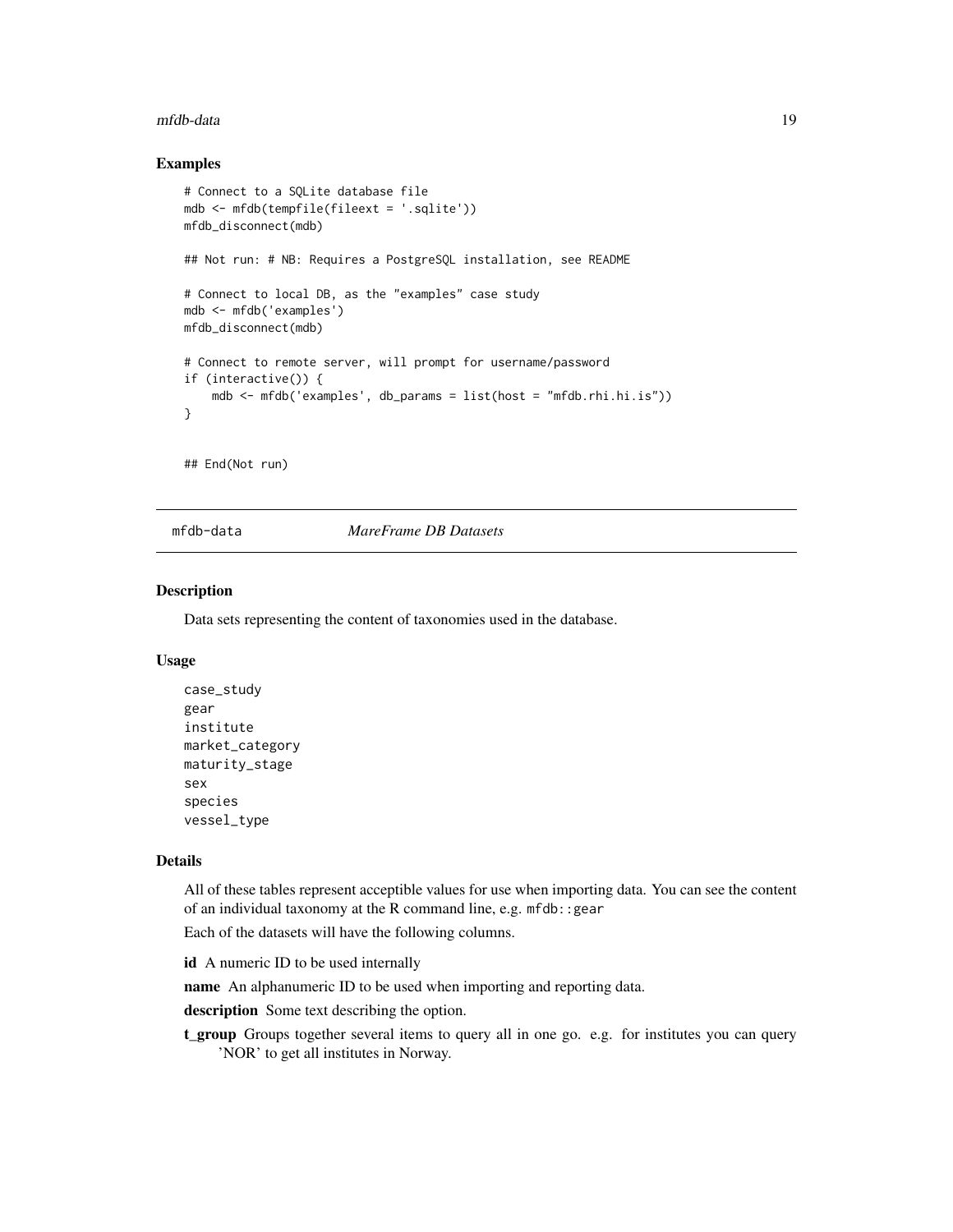<span id="page-19-0"></span>The taxonomies are used in the following locations:

case\_study Possible case studies, use when connecting with [mfdb\(](#page-16-1))

gear, institute, vessel\_type Used to describe the dataset being imported with [mfdb\\_import\\_survey\(](#page-27-1)) sex, maturity\_stage, species Used for individual sample points when using [mfdb\\_import\\_survey\(](#page-27-1))

mfdb\_aggregate\_group *MareFrame DB groups*

#### Description

Represent a grouping of data to be applied when summarising area, timestep, age or length.

# Usage

```
# Named grouping of discrete items
mfdb_group(...)
# Pre-baked mfdb_groups for timesteps
mfdb_timestep_yearly
mfdb_timestep_biannually
mfdb_timestep_quarterly
# Grouping of discrete items, names generated by prefix
mfdb_group_numbered(prefix, ...)
# make (count) mfdb_groups, by sampling (count) times from (group)
```
# mfdb\_bootstrap\_group(count, group, seed = NULL)

# Arguments

| $\ddots$ . | For mfdb_group, all named arguments are expected to be a named list of mem-<br>bers for that group. For mfdb_group_numbered, the members do not have to be<br>named, a name will be generated based on the prefix. |
|------------|--------------------------------------------------------------------------------------------------------------------------------------------------------------------------------------------------------------------|
| prefix     | When generating numeric group names, the character prefix to append to the<br>beginning.                                                                                                                           |
| group      | For mfdb_bootstrap_group, the mfdb_group to do sampling with replacement<br>from.                                                                                                                                  |
| count      | For mfdb_bootstrap_group, how many times to sample each member of the<br>given group.                                                                                                                              |
| seed       | For mfdb_bootstrap_group, if you want your groups to remain consistent across<br>sessions, then specify a random integer as per RNG.                                                                               |

# Value

An mfdb\_aggregate object that can then be used in querying functions such as mfdb\_sample\_count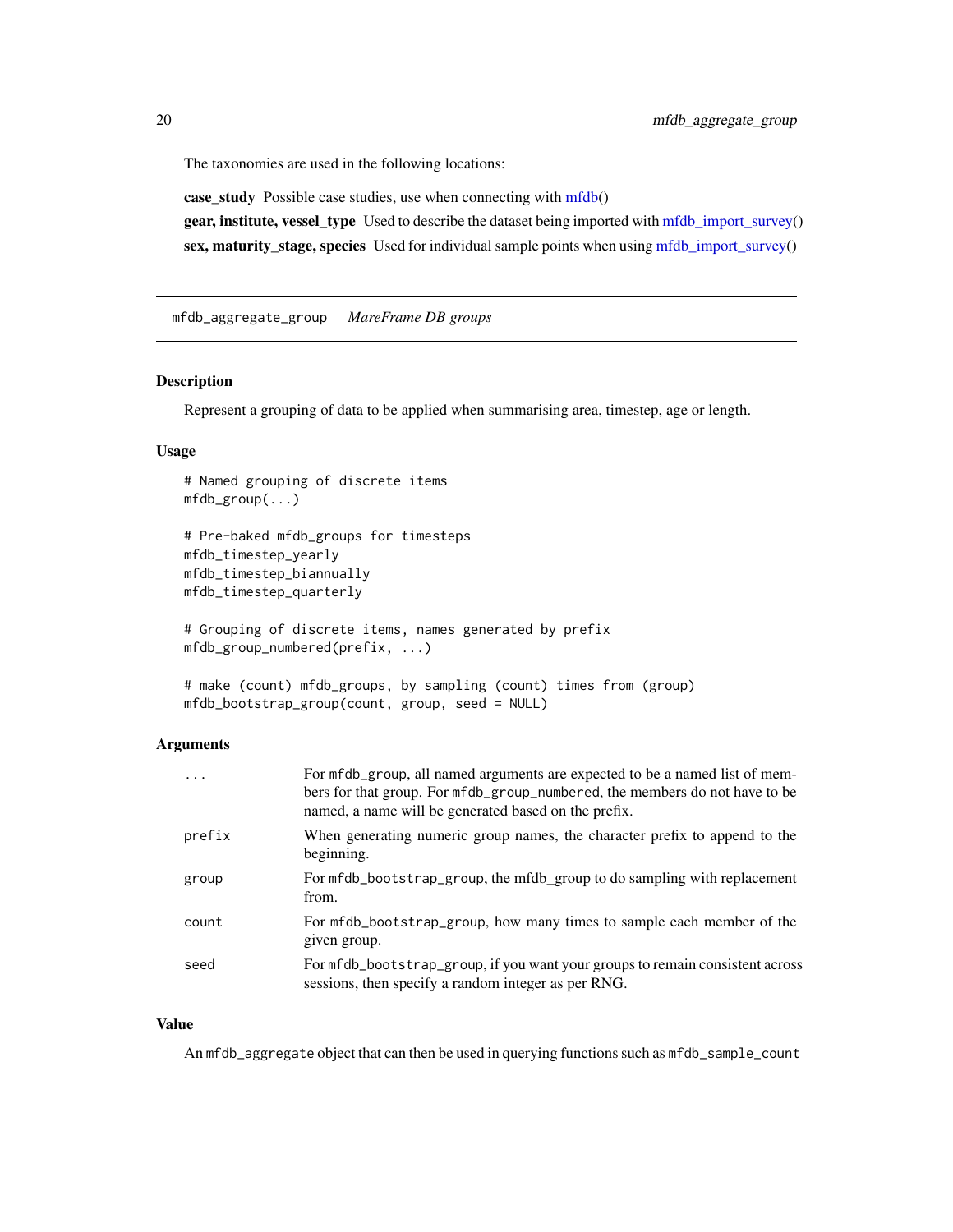# <span id="page-20-0"></span>Examples

```
## Aggregate age into 2 groups. "young" (for ages 1--3) and
## "old" (for ages 4--6)
g1 \leq mfdb_group(young = c(1,2,3), old = c(4,5,6))## Aggregate areas into "area1" and "area2".
g2 <- mfdb_group_numbered("area", c(1011,1012,1013), c(1021,1022))
## Take 3 samples with replacement from each group in area
g3 <- mfdb_bootstrap_group(3, g2)
```
mfdb\_aggregate\_interval

*MareFrame DB intervals*

# Description

Represent a uniform or non-uniform interval.

# Usage

mfdb\_interval(prefix, vect, open\_ended = FALSE)

# **Arguments**

| prefix     | (required) A character prefix to prepend to minimum to create list names                                                                                                                                                                                                                                                                                                                                         |
|------------|------------------------------------------------------------------------------------------------------------------------------------------------------------------------------------------------------------------------------------------------------------------------------------------------------------------------------------------------------------------------------------------------------------------|
| vect       | (required) A vector representing the minimum for each group, and the maximum                                                                                                                                                                                                                                                                                                                                     |
| open_ended | If TRUE / $c$ ('upper'), the last group will ignore it's upper bound and include<br>any value. If c('lower'), the first group will ignore it's lower bound include<br>everything $\lt$ the first value in vect. If c('upper', 'lower'), both the above occur.<br>This is useful when creating plus groups for GADGET, as GADGET will still<br>be presented a bounded group, but will contain all remaining data. |

# Value

An mfdb\_aggregate object that can then be used in querying functions such as mfdb\_sample\_count

```
## Make groups of len40 (40--60), len60 (60--80)
g1 <- mfdb_interval("len", c(40, 60, 80))
## Use seq to make life easier
g2 \leq mfdb_interval("len", seq(40, 80, by = 20))## Create groups len40: [40, 60), len60: [60, inf) (but [60, 80) in the GADGET model)
g1 \leq mfdb_interval("len", c(40, 60, 80), open_ended = c("upper"))
```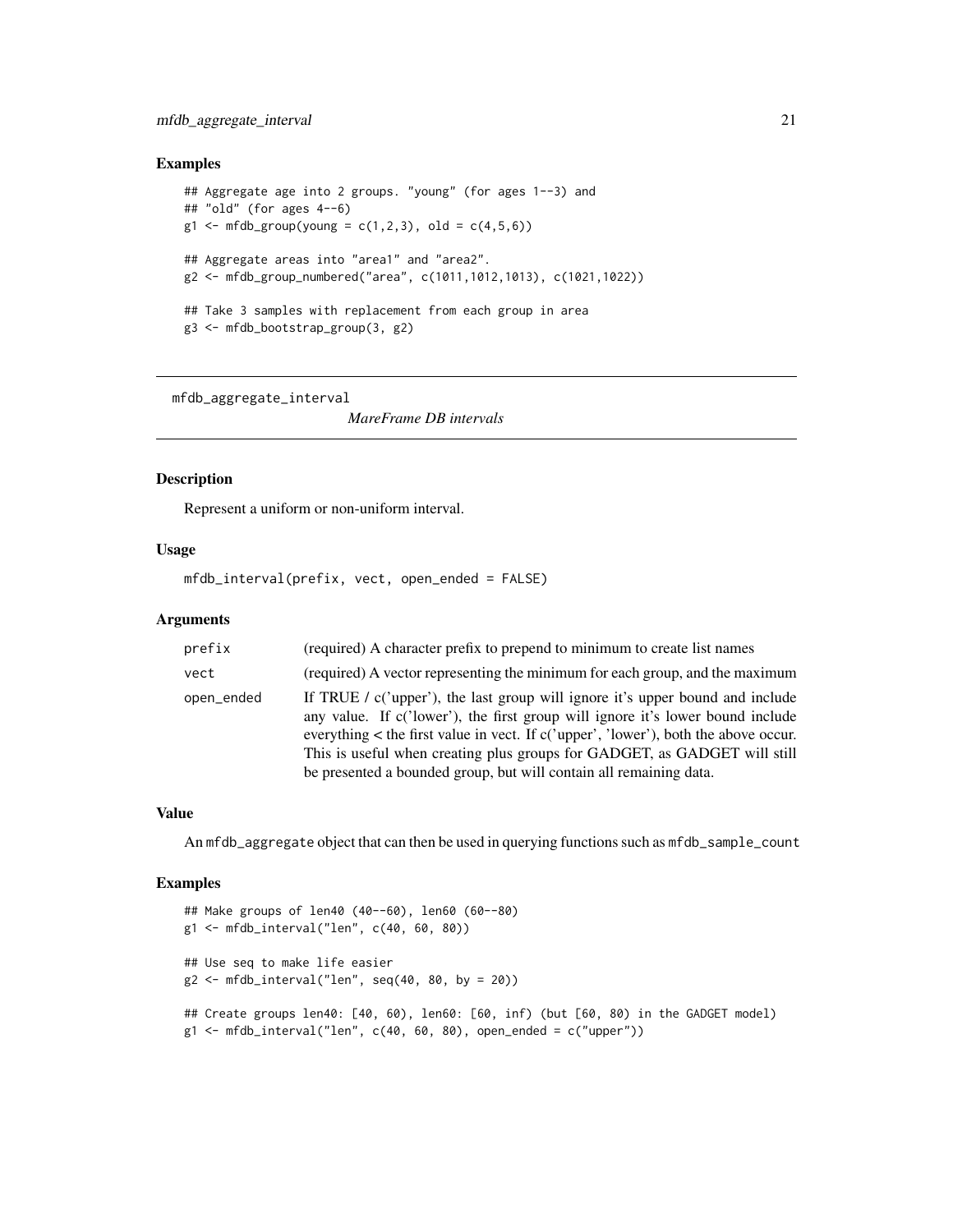```
mfdb_aggregate_na_group
```
*MareFrame DB aggregate NAs*

# Description

A decorator for other MFDB attributes to file NAs into another group, either one created by the main function or not.

# Usage

mfdb\_na\_group(sub\_aggregate, na\_group)

# Arguments

|          | sub_aggregate An mfdb_aggregate produced by another function, e.g. mfdb_step_interval |
|----------|---------------------------------------------------------------------------------------|
| na_group | The group to assign NAs to, e.g. "len unknown"                                        |

# Details

The NA group won't be added to any aggregate files generated by MFDB, since the output would be invalid.

# Value

An mfdb\_aggregate object that can then be used in querying functions such as mfdb\_sample\_count

# Examples

length <- mfdb\_na\_group(mfdb\_step\_interval("len", 10), 'len\_unknown')

mfdb\_aggregate\_step\_interval *MareFrame DB intervals*

# Description

Groups data into uniform intervals

# Usage

```
mfdb\_step\_interval(prefix, by, from = 0, to = NULL, open\_ended = FALSE)
```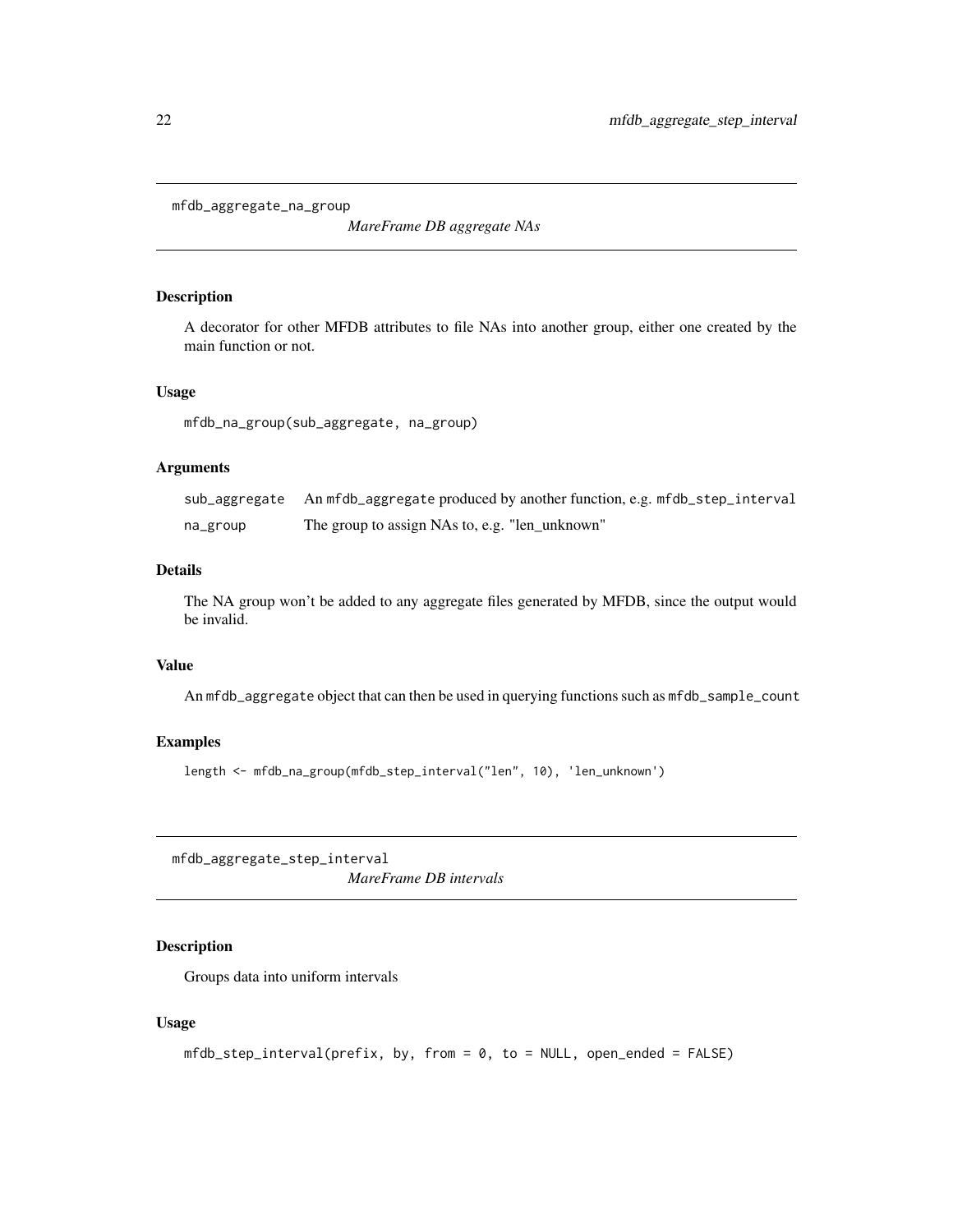# <span id="page-22-0"></span>Arguments

| prefix     | (required) A character prefix to prepend to minimum to create list names                                                                                                                                                                                                                                                                                                                                     |
|------------|--------------------------------------------------------------------------------------------------------------------------------------------------------------------------------------------------------------------------------------------------------------------------------------------------------------------------------------------------------------------------------------------------------------|
| by         | (required) Increment of the sequence. NB: Must be an integer                                                                                                                                                                                                                                                                                                                                                 |
| from, to   | Start / end of the sequence. Defaults to 0 / infinity respectively.                                                                                                                                                                                                                                                                                                                                          |
| open_ended | If TRUE / $c$ ('upper'), the last group will ignore it's upper bound and include<br>any value. If c('lower'), the first group will ignore it's lower bound include<br>everything < the first value in vect. If c('upper', 'lower'), both the above occur.<br>This is useful when creating plus groups for GADGET, as GADGET will still<br>be presented a bounded group, but will contain all remaining data. |

# Value

An mfdb\_aggregate object that can then be used in querying functions such as mfdb\_sample\_count

### Examples

```
## Make groups of len0 (0--5), len5 (5--10), ... len45(45--50)
g1 <- mfdb_step_interval("len", 5, to = 50)
## Make groups of len0 (0--5), len5 (5--10), ... len45(45--50), len50(50--inf)
g2 \leq mfdb_step_interval("len", 5, to = 50, open-ended = TRUE)
```
mfdb\_aggregate\_unaggregated

*MareFrame DB unaggregated data*

# Description

Tell mfdb functions not to aggregate this column, just return all values.

# Usage

```
mfdb\_unaggregated(omitNA = FALSE, like = c(), not\_like = c())
```
# Arguments

| omitNA   | Skip over rows where column is NA                      |
|----------|--------------------------------------------------------|
| like     | Vector of SQL like expressions to check column against |
| not like | Vector of SOL like expressions to check column against |

# Details

SQL like expessions can use the wildcards "\_" to match any character and "

# Value

An mfdb\_aggregate object that can then be used in querying functions such as mfdb\_sample\_count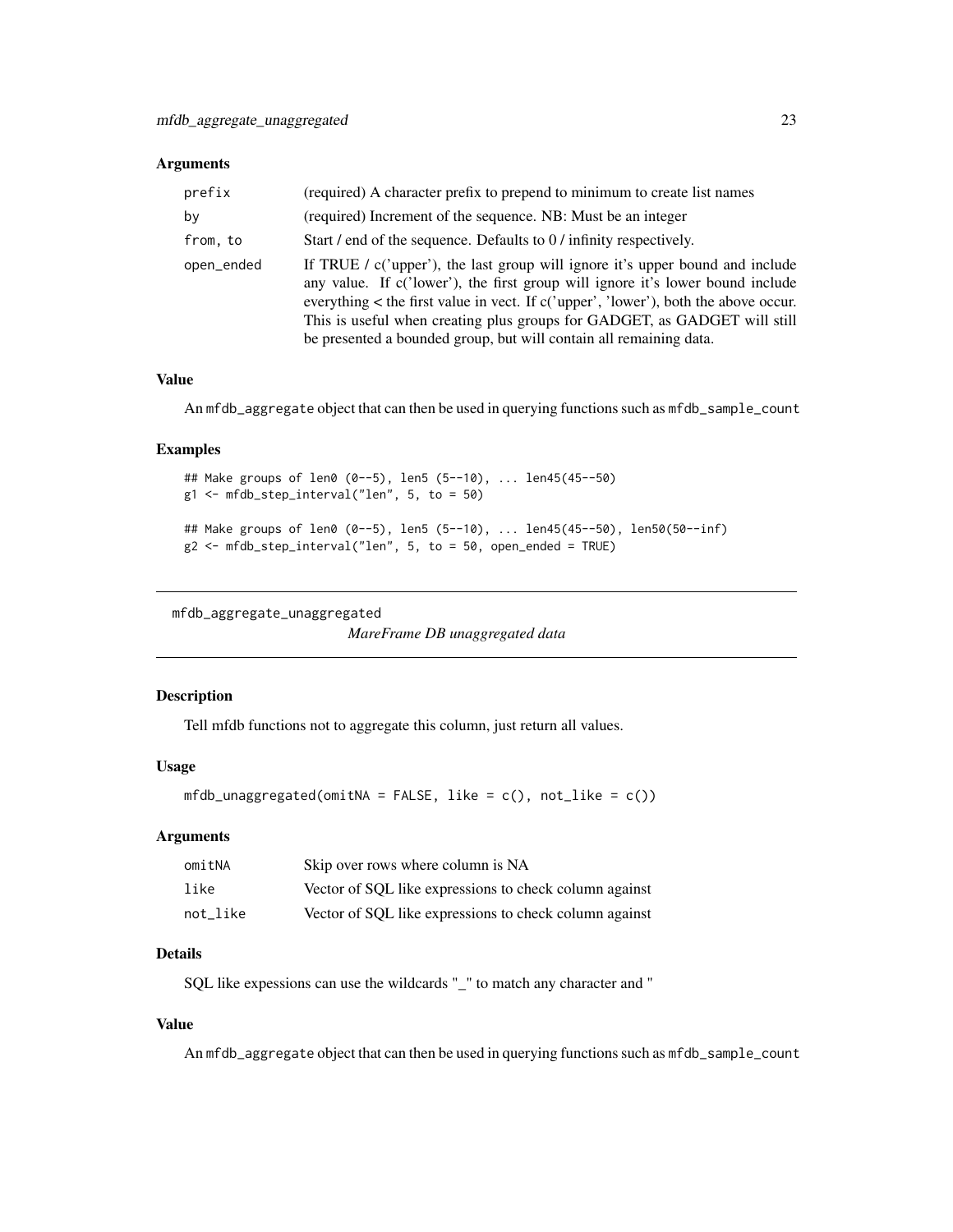# Examples

```
# All vessels with a name ending with 'e' or 'd'
mfdb\_unaggregated(like = c("%e", "%d"))
```
#### mfdb\_bulk *MareFrame DB Dump / Restore*

#### Description

Dump / Restore entire case studies.

# Usage

mfdb\_cs\_dump(mdb, out\_location) mfdb\_cs\_restore(mdb, in\_location)

## Arguments

mdb (required) A database connection created by mfdb()

in\_location, out\_location

(required) A filesystem directory or '.tar.gz' file to dump / restore database contents.

# Details

Deprecated: These commands aren't strictly necessary any more. In most situations it will be easier to use Postgres' pg\_dump and pg\_restore. See [mfdb-package](#page-1-1) for some examples of how to do it. These functions don't offer much more functionality and much slower.

mfdb\_cs\_dump copies all data from the database/case-study that mdb is connected to, and writes it out to files in out\_location. If this ends with 'tar.gz', then all files will be put into a tarball with the name

mfdb\_cs\_restore will remove any case-study data, and replaces it with the content of in\_location, a directory or tarball.

#### Value

NULL

```
# Copy data from one database to another, note they don't have to be the same type
mdb_out <- mfdb(tempfile(fileext = '.sqlite'))
mdb_in <- mfdb(tempfile(fileext = '.duckdb'))
```

```
dump_path <- tempfile(fileext='.tar.gz')
mfdb_cs_dump(mdb_out, dump_path)
mfdb_cs_restore(mdb_in, dump_path)
```
<span id="page-23-0"></span>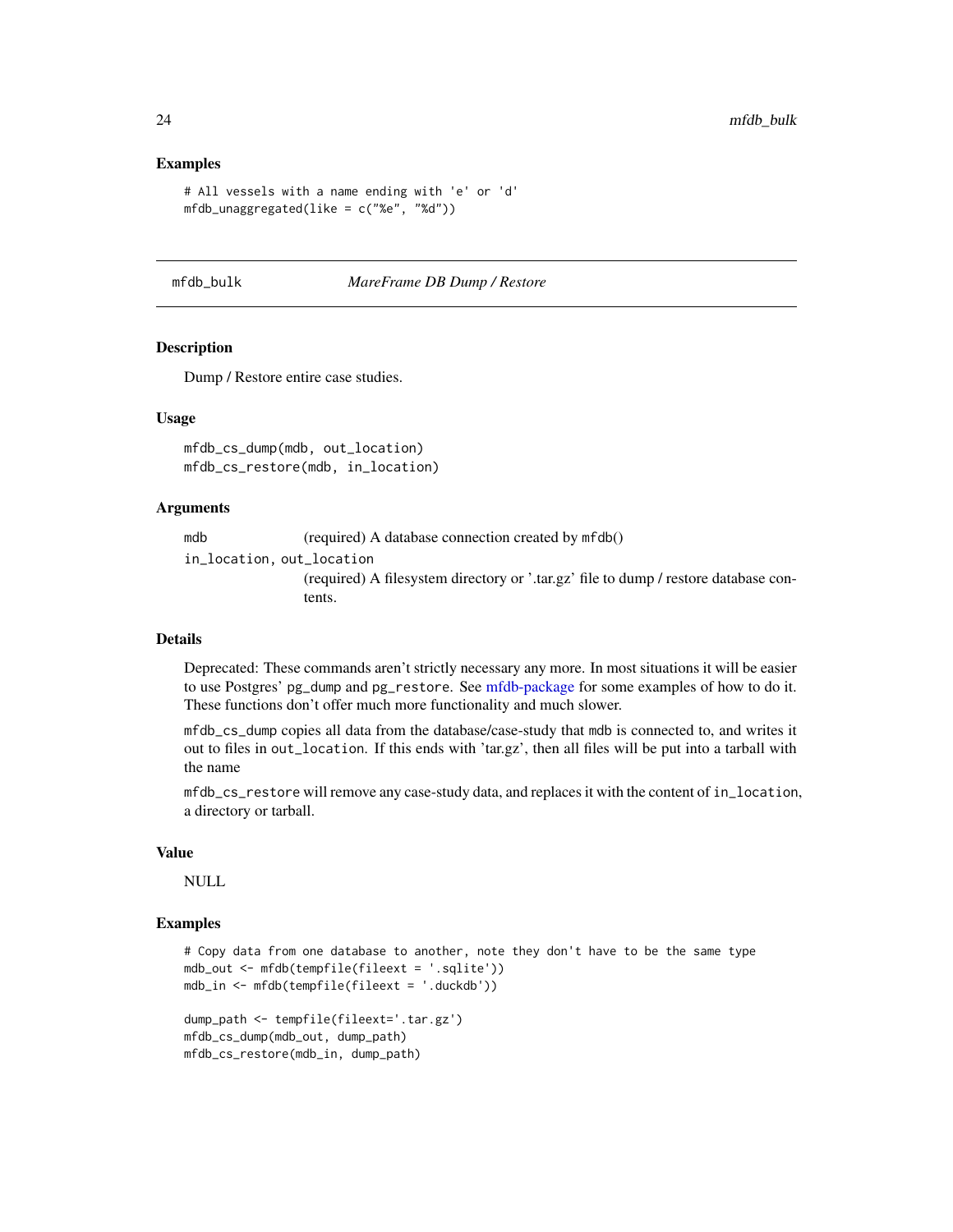```
mfdb_disconnect(mdb_in)
mfdb_disconnect(mdb_out)
```
# mfdb\_dplyr *MareFrame DB dplyr interface*

# Description

Use mfdb tables with dplyr

# Usage

```
mfdb_dplyr_table(mdb, table_name, include_cols = all_cols)
mfdb_dplyr_survey_index(mdb, include_cols = all_cols)
mfdb_dplyr_division(mdb, include_cols = all_cols)
mfdb_dplyr_sample(mdb, include_cols = all_cols)
mfdb_dplyr_predator(mdb, include_cols = all_cols)
mfdb_dplyr_prey(mdb, include_cols = all_cols)
```
# Arguments

| mdb          | An object created by mfdb()                               |
|--------------|-----------------------------------------------------------|
| table name   | A table name to query in                                  |
| include_cols | Any additional columns to include in output, see details. |

#### Details

Warning: Whilst these might be handy for exploration, there is no guarantee that code using these will continue to work from one version of MFDB to the next.

There is one function for each measurement table. By default every possible taxonomy column is included. However this is somewhat inefficient if you do not require the data, in which case specify the columns requred with include\_cols. See mfdb::mfdb\_taxonomy\_tables for possible values.

To query taxonomy tables, use mfdb\_dplyr\_table, which works for any supplied table name. See mfdb::mfdb\_taxonomy\_tables for possible values for table\_name.

# Value

A dplyr table object, for you to do as you please.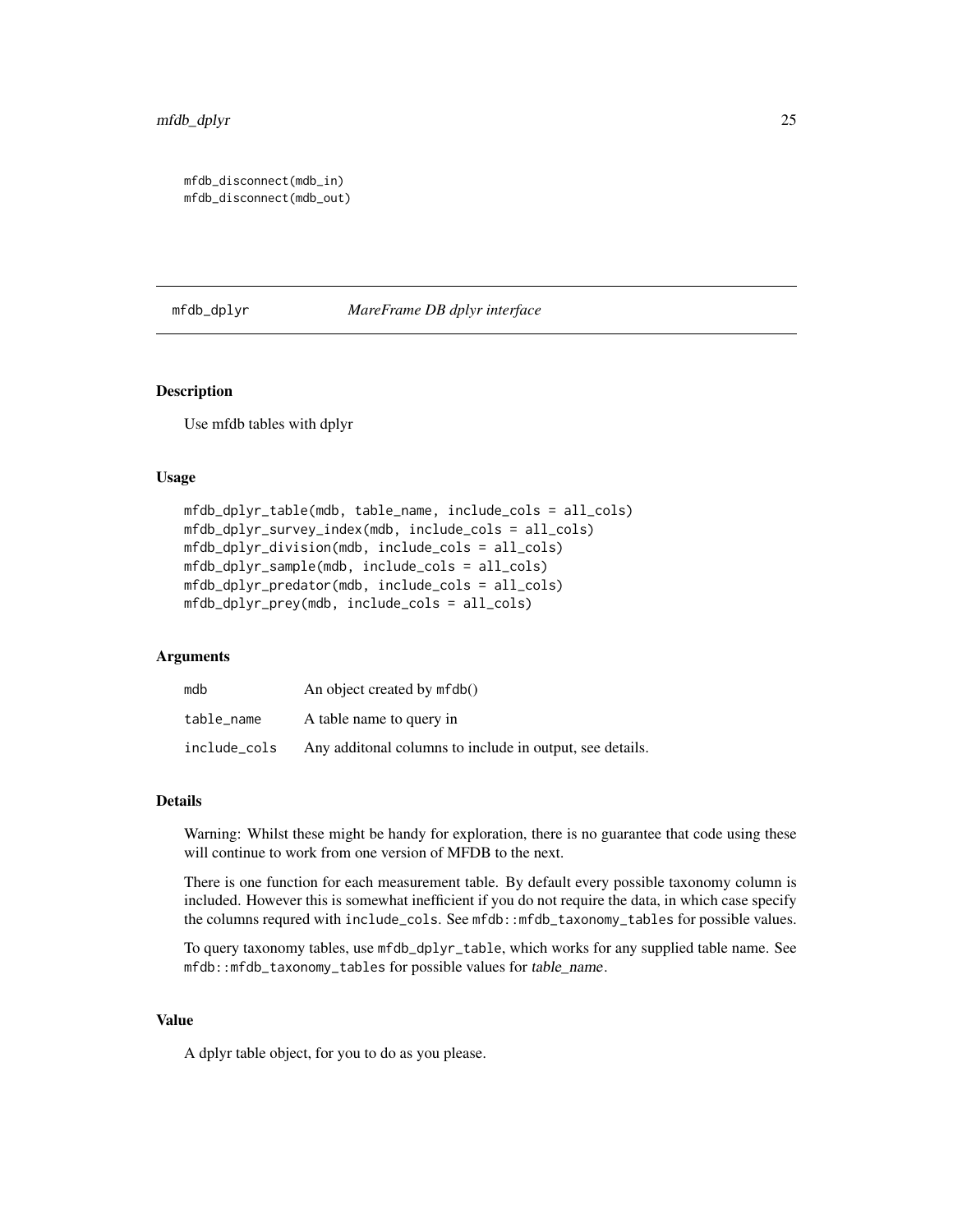# Examples

```
mdb <- mfdb(tempfile(fileext = '.duckdb'))
# Include as many columns as possible
mfdb_dplyr_sample(mdb)
# Only include 'data_source' and 'species' columns, as well as measurements
mfdb_dplyr_sample(mdb, c('data_source', 'species'))
# Query the sampling_type table
mfdb_dplyr_table(mdb, 'sampling_type')
mfdb_disconnect(mdb)
```
mfdb\_helpers *MareFrame tools & helpers*

# Description

Misc. functions to aid working with an MFDB database.

#### Usage

```
# Find species from abbreviated names
mfdb_find_species(partial_name, single_matches_only = FALSE)
```
### Arguments

partial\_name Vector of partial species names, e.g. "Gad Mor", "gad. Mor.", "Gadus Mor", will all match "Cod (Gadus Morhua)". single\_matches\_only

> Logical, default FALSE. If true, return NA for partial\_names with multiple or zero matches.

# Value

A matrix of all potential id, name & descriptions for each item in partial\_name.

```
mfdb_find_species(c("gad mor", "tube worms"))
# gad mor tube worms
# id 8791030402 1e+10
# name "COD" "TBX"
# description "Cod (Gadus Morhua)" "Tube Worms (Tubeworms)"
# Can also generate a map to help insert a data.frame of foreign data
stomachs <- read.csv(text = '
stomach_name, species,digestion_stage, length, weight, count
```
<span id="page-25-0"></span>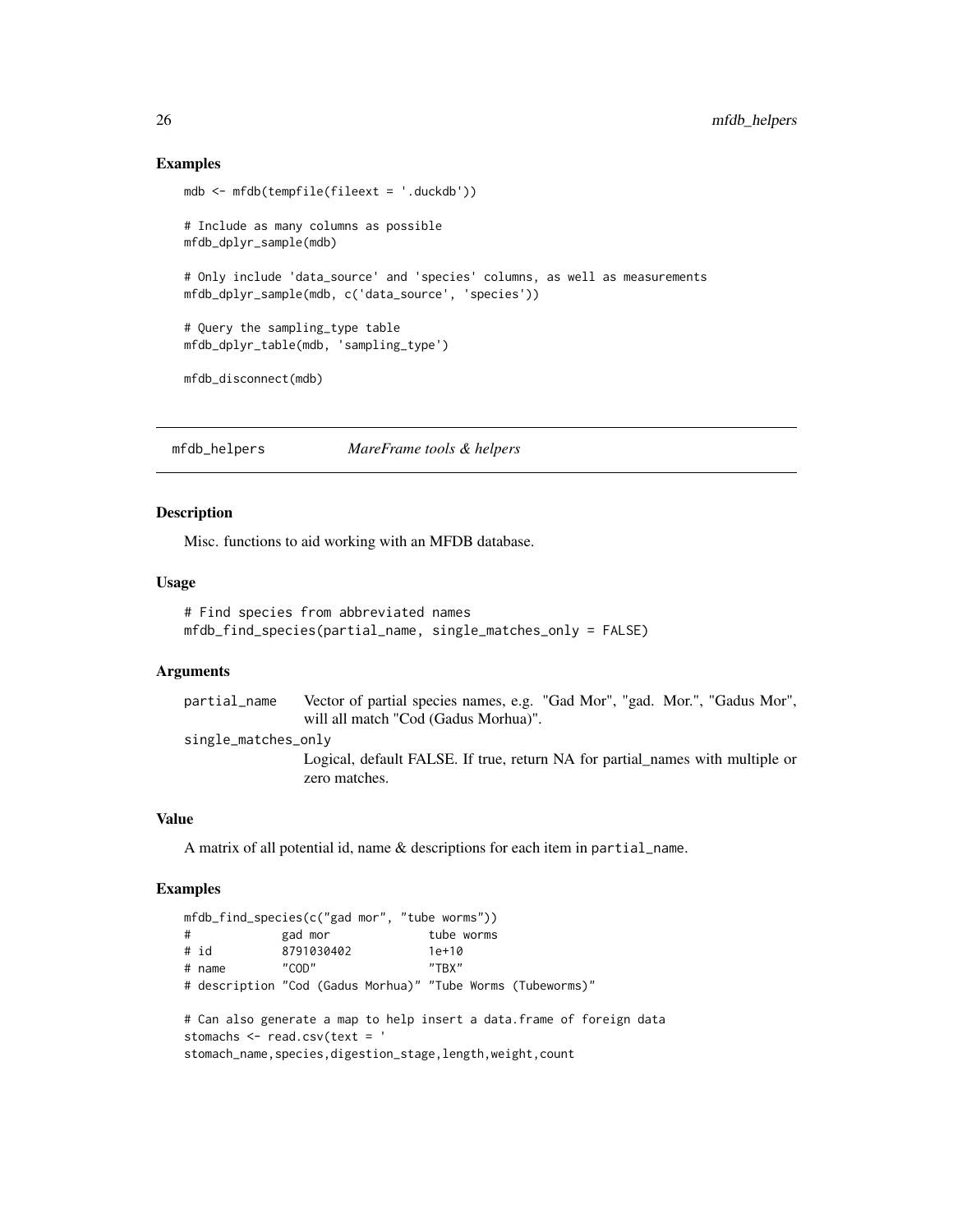<span id="page-26-0"></span>mfdb\_helpers\_mfdb\_concatenate\_results 27

```
A,Palaemon Elegans,1,1,10,5
A,Palaemon Elegans,1,4,40,1
B,Palaemon Elegans,1,1,10,5
B,Palaemon Elegans,4,1,10,5
B,Palaemon Elegans,5,1,10,NA
B,Palaemon Elegans,5,1,10,NA
C,Crangon Crangon,2,3.5,9.5,3
D,Palaemon Elegans,1,1.4,10,1
D,Crangon Crangon,5,4,40,1
E,Worms,1,1.4,10,1
', stringsAsFactors = TRUE)
```
# Work out a map from all Prey\_Species\_Name values to MFDB species codes species\_map <- mfdb\_find\_species(levels(stomachs\$species), single\_matches\_only = TRUE)['name',]

```
# Put the new levels back onto the species column
levels(stomachs$species) <- unlist(species_map)
```
stomachs

mfdb\_helpers\_mfdb\_concatenate\_results *MareFrame Query Utilities*

# Description

Aggregate data from the database in a variety of ways

# Usage

```
mfdb_concatenate_results(...)
```
#### Arguments

... Any number of data.frames produced by mfdb query functions with identical columns, e.g. mfdb\_sample\_count

#### Value

Given any number of data.frames from mfdb query functions with identical columns, produces a combined data.frame, similar to rbind but preserving the attributes required to produce aggregation files.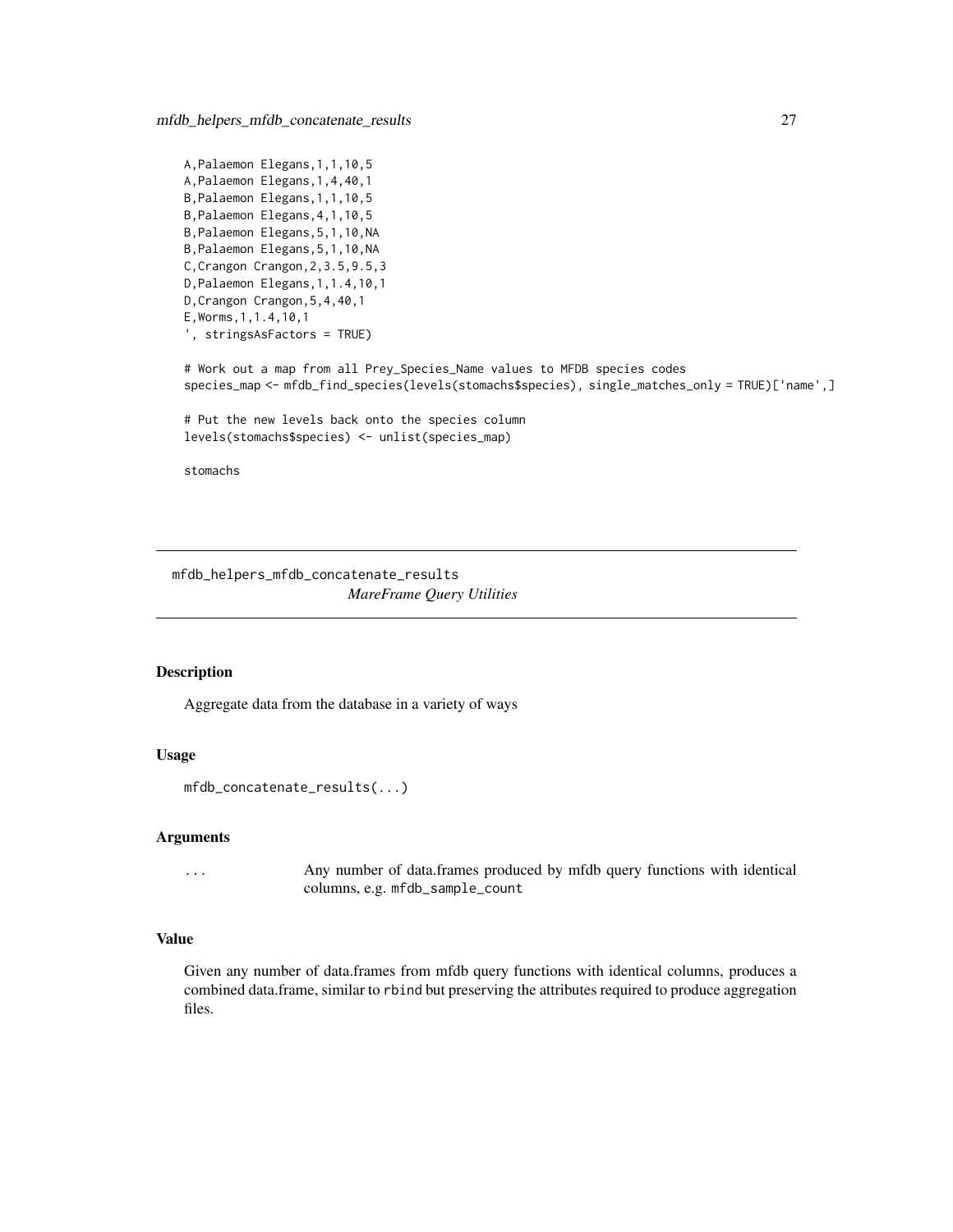<span id="page-27-0"></span>

#### <span id="page-27-1"></span>**Description**

Functions to import data into MareFrame DB

# Usage

```
mfdb_import_temperature(mdb, data_in)
 mfdb_import_survey(mdb, data_in, data_source = 'default_sample')
 mfdb_import_survey_index(mdb, data_in, data_source = 'default_index')
mfdb_import_stomach(mdb, predator_data, prey_data, data_source = "default_stomach")
```
#### Arguments

| mdb         | Database connection created by mfdb().                                                                                   |
|-------------|--------------------------------------------------------------------------------------------------------------------------|
|             | data_in, predator_data, prey_data                                                                                        |
|             | A data, frame of survey data to import, see details.                                                                     |
| data_source | A name for this data, e.g. the filename it came from. Used so you can replace it<br>later without disturbing other data. |

#### Details

All functions will replace existing data in the case study with new data, unless you specify a data\_source, in which case then only existing data with the same data\_source will be replaced.

If you want to remove the data, import empty data.frames with the same data\_source.

mfdb\_import\_temperature imports temperature time-series data for areacells. The data\_in should be a data.frame with the following columns:

id A numeric ID for this areacell (will be combined with the case study number internally)

year Required. Year each sample was taken, e.g. c(2000, 2001)

month Required. Month (1–12) each sample was taken, e.g. c(1,12)

areacell Required. Areacell sample was taken within

temperature The temperature at given location/time

mfdb\_import\_survey imports institution surveys and commercial sampling for your case study. The data\_in should be a data.frame with the following columns:

institute Optional. An institute name, see mfdb::institute for possible values

gear Optional. Gear name, see mfdb::gear for possible values

vessel Optional. Vessel defined previously with mfdb\_import\_vessel\_taxonomy(...)

tow Optional. Tow defined previously with mfdb\_import\_tow\_taxonomy(...)

sampling\_type Optional. A sampling\_type, see mfdb::sampling\_type for possible values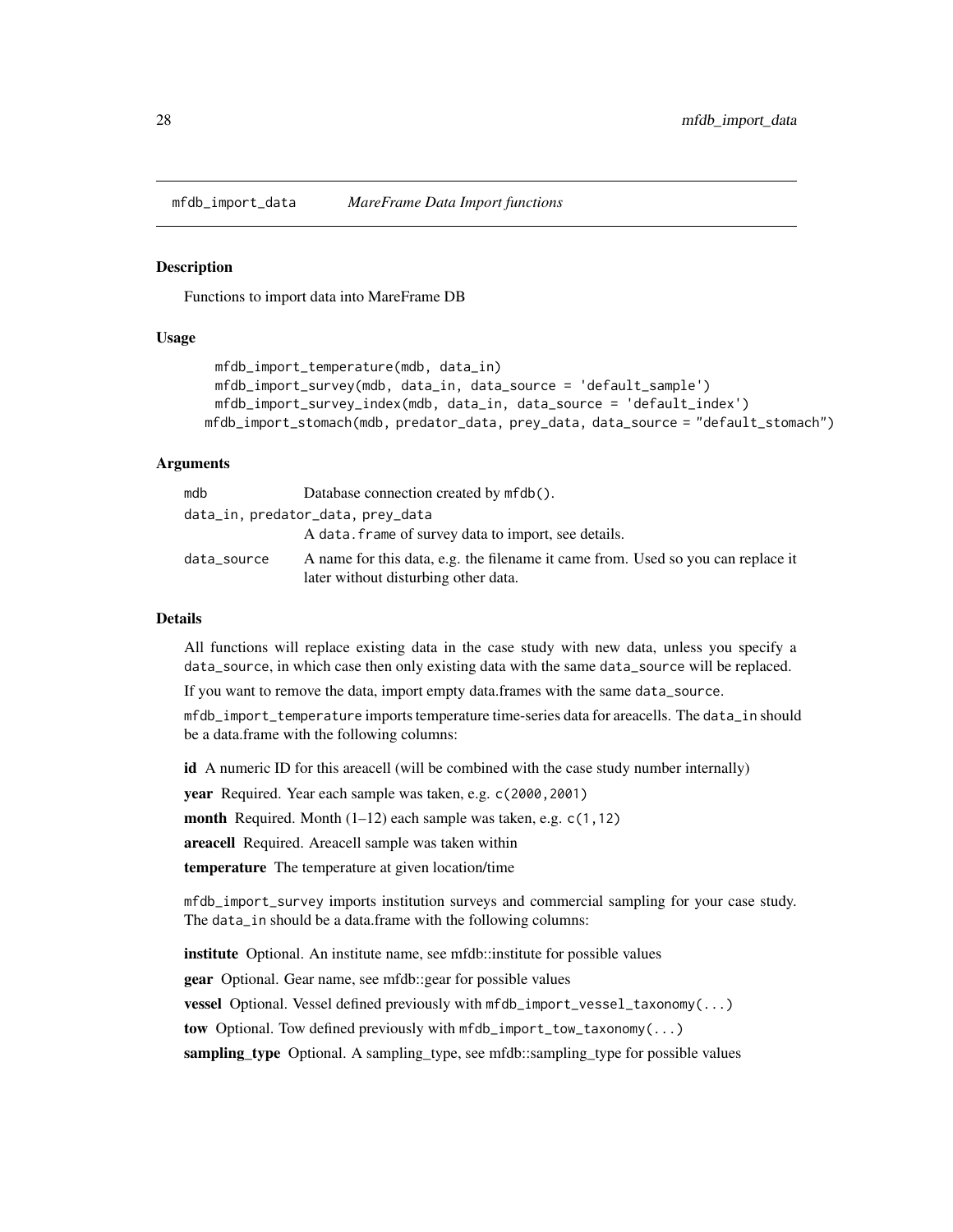<span id="page-28-0"></span>year Required. Year each sample was taken, e.g. c(2000, 2001) month Required. Month  $(1-12)$  each sample was taken, e.g.  $c(1,12)$ areacell Required. Areacell sample was taken within species Optional, default c(NA). Species of sample, see mfdb::species for possible values age Optional, default c(NA). Age of sample, or mean age sex Optional, default c(NA). Sex of sample, see mfdb::sex for possible values length Optional, default c(NA). Length of sample / mean length of all samples length\_var Optional, default c(NA). Sample variance, if data is already aggregated **length\_min** Optional, default c(NA). Minimum theoretical length, if data is already aggregated weight Optional, default c(NA). Weight of sample / mean weight of all samples weight\_var Optional, default c(NA). Sample variance, if data is already aggregated weight total Optional, default  $c(NA)$ . Total weight of all samples, can be used with count = NA to represent an unknown number of samples liver\_weight Optional, default c(NA). Weight of sample / mean liver weight of all samples **liver\_weight\_var** Optional, default c(NA). Sample variance, if data is already aggregated gonad\_weight Optional, default c(NA). Weight of sample / mean gonad weight of all samples gonad\_weight\_var Optional, default c(NA). Sample variance, if data is already aggregated stomach\_weight Optional, default c(NA). Weight of sample / mean stomach weight of all samples

stomach\_weight\_var Optional, default c(NA). Sample variance, if data is already aggregated

count Optional, default c(1). Number of samples this row represents (i.e. if the data is aggregated)

mfdb\_import\_survey\_index adds indicies that can be used as abundance information, for example. Before using mfdb\_import\_survey\_index, make sure that the index\_type you intend to use exists by using mfdb import cs taxonomy. The data<sub>cin</sub> should be a data.frame with the following columns:

index\_type Required. the name of the index data you are storing, e.g. 'acoustic'

year Required. Year each sample was taken, e.g. c(2000, 2001)

**month** Required. Month  $(1-12)$  each sample was taken, e.g.  $c(1,12)$ 

areacell Required. Areacell sample was taken within

value Value of the index at this point in space/time

mfdb\_import\_stomach imports data on predators and prey. The predator and prey data are stored separately, however they should be linked by the stomach\_name column. If a prey has a stomach name that doesn't match a predator, then an error will be returned.

The predator\_data should be a data.frame with the following columns:

stomach\_name Required. An arbitary name that provides a link between the predator and prey tables

institute Optional. An institute name, see mfdb::institute for possible values

gear Optional. Gear name, see mfdb::gear for possible values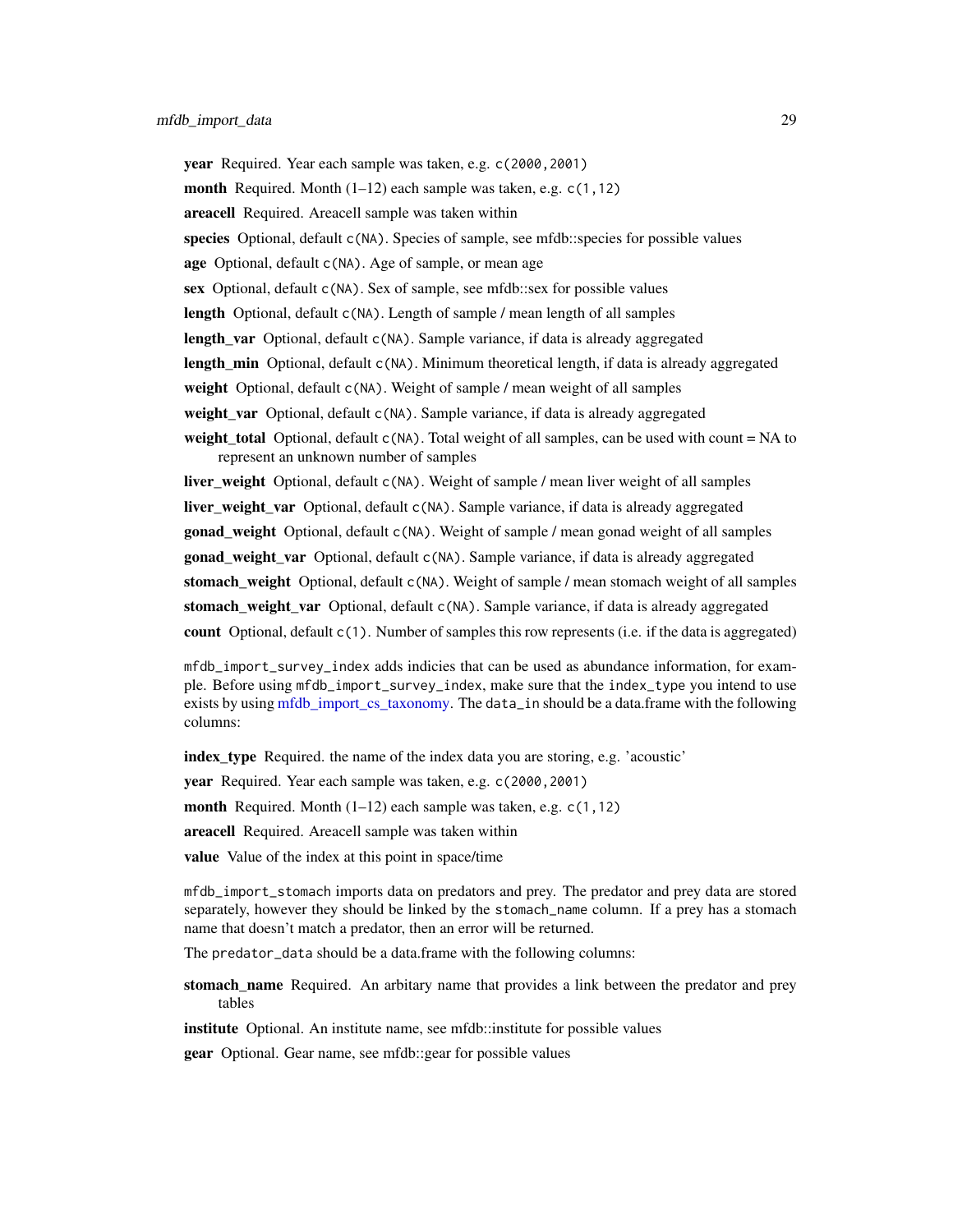vessel Optional. Vessel defined previously with mfdb\_import\_vessel\_taxonomy(mdb, ...)

tow Optional. Tow defined previously with mfdb\_import\_tow\_taxonomy(...)

sampling\_type Optional. A sampling\_type, see mfdb::sampling\_type for possible values

year Required. Year each sample was taken, e.g. c(2000, 2001)

**month** Required. Month  $(1-12)$  each sample was taken, e.g.  $c(1,12)$ 

areacell Required. Areacell sample was taken within

species Optional, default c(NA). Species of sample, see mfdb::species for possible values

- age Optional, default c(NA). Age of sample, or mean age
- sex Optional, default c(NA). Sex of sample, see mfdb::sex for possible values
- maturity\_stage Optional, default c(NA). Maturity stage of sample, see mfdb::maturity\_stage for possible values
- stomach\_state Optional, default c(NA). Stomach state of sample, see mfdb::stomach\_state for possible values

length Optional, default c(NA). Length of sample

weight Optional, default c(NA). Weight of sample

The prey\_data should be a data.frame with the following columns:

stomach name Required. The stomach name of the predator this was found in

- species Optional, default c(NA). Species of sample, see mfdb::species for possible values
- digestion\_stage Optional, default c(NA). Stage of digestion of the sample, see mfdb::digestion\_stage for possible values
- length Optional, default c(NA). Length of sample / mean length of all samples
- weight Optional, default c(NA). Weight of sample / mean weight of all samples
- weight\_total Optional, default c(NA). Total weight of all samples
- count Optional, default c(NA). Number of samples this row represents (i.e. if the data is aggregated), count = NA represents an unknown number of samples

#### Value

NULL

```
mdb <- mfdb(tempfile(fileext = '.duckdb'))
```

```
# We need to set-up vocabularies first
mfdb_import_area(mdb, data.frame(
   id = c(1, 2, 3),
   name = c('35F1', '35F2', '35F3'),
    size = c(5))mfdb_import_vessel_taxonomy(mdb, data.frame(
   name = c('1.RSH', '2.COM'),
   stringsAsFactors = FALSE))
mfdb_import_sampling_type(mdb, data.frame(
```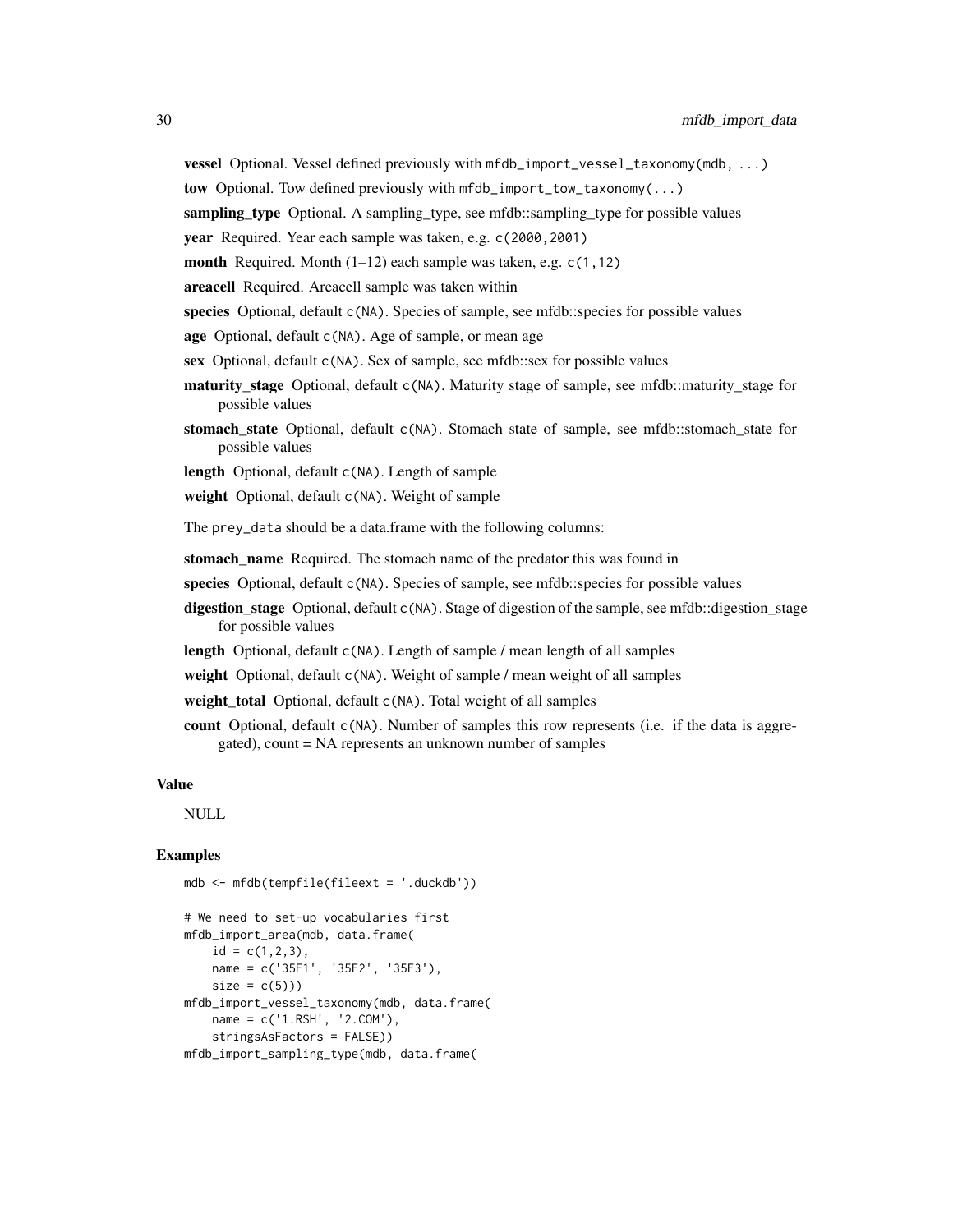```
name = c("RES", "LND"),
    description = c("Research", "Landings"),
    stringsAsFactors = FALSE))
data_in \leftarrow read.csv(text = 'year, month, areacell, species, age, sex, length
1998,1,35F1,COD,3,M,140
1998,1,35F1,COD,3,M,150
1998,1,35F1,COD,3,F,150
')
data_in$institute <- 'MRI'
data_in$gear <- 'GIL'
data_in$vessel <- '1.RSH'
data_in$sampling_type <- 'RES'
mfdb_import_survey(mdb, data_in, data_source = 'cod-1998')
mfdb_disconnect(mdb)
```
mfdb\_import\_taxonomy *MareFrame Taxonomy import functions*

# <span id="page-30-1"></span>Description

Functions to import taxonomy data into MareFrame DB

# Usage

```
mfdb_import_area(mdb, data_in)
mfdb_import_division(mdb, data_in)
mfdb_import_sampling_type(mdb, data_in)
mfdb_import_bait_type_taxonomy(mdb, data_in)
mfdb_import_population_taxonomy(mdb, data_in)
mfdb_import_port_taxonomy(mdb, data_in)
mfdb_import_tow_taxonomy(mdb, data_in)
mfdb_import_net_type_taxonomy(mdb, data_in)
mfdb_import_trip_taxonomy(mdb, data_in)
mfdb_import_vessel_taxonomy(mdb, data_in)
mfdb_import_vessel_owner_taxonomy(mdb, data_in)
mfdb_empty_taxonomy(mdb, taxonomy_name)
```
mfdb\_import\_cs\_taxonomy(mdb, taxonomy\_name, data\_in)

# Arguments

| mdb     | Database connection created by mfdb().                                                          |
|---------|-------------------------------------------------------------------------------------------------|
|         | taxonomy_name The name of the taxonomy to import, if there isn't a special function for it. See |
|         | $mfdb$ ::: $mfdb_taxonomy_tables$ for possible values.                                          |
| data in | A data. frame of data to import, see details.                                                   |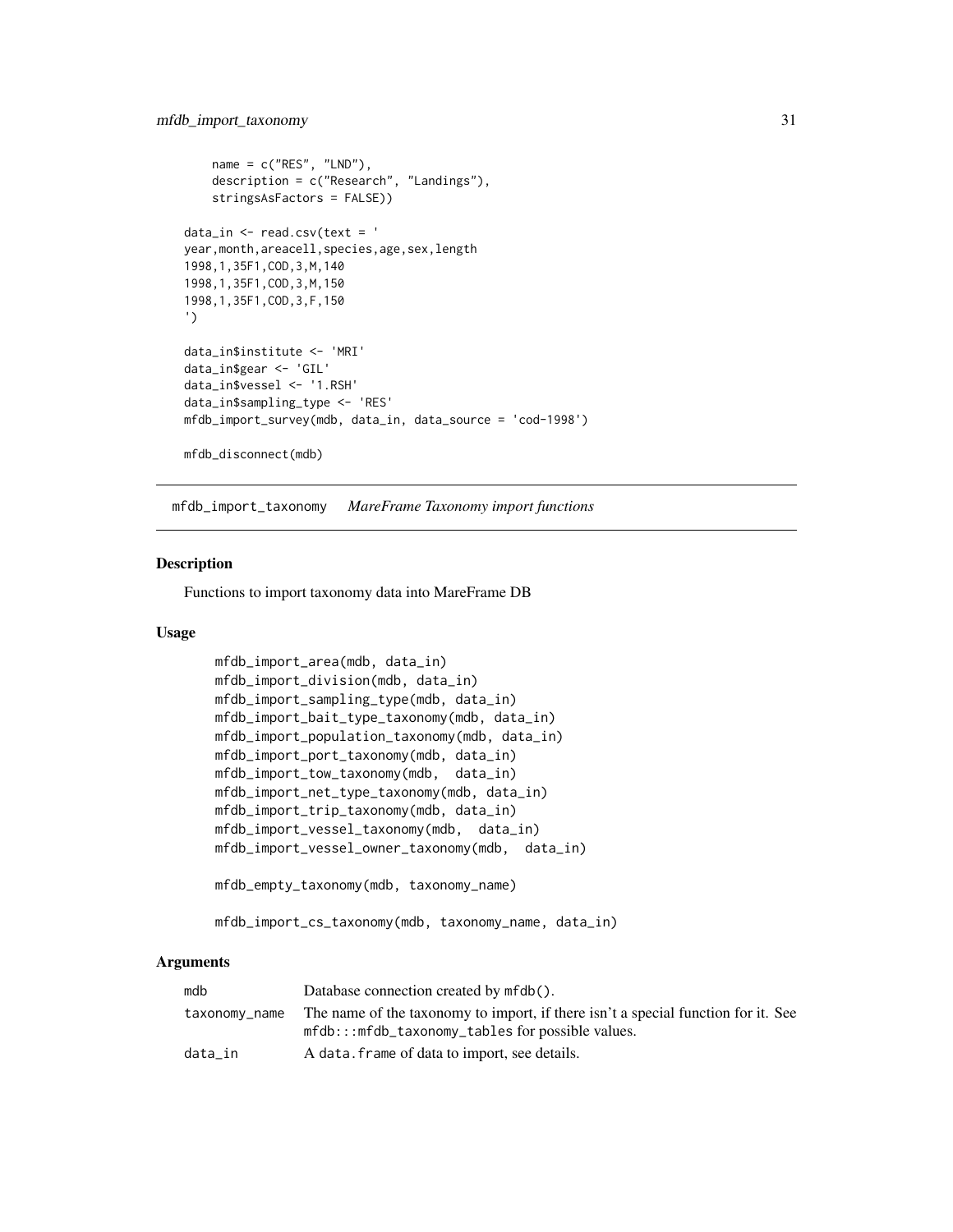# Details

MFDB taxonomies define the values you can use when importing / querying for data. They need to be populated with the values you need before data is imported. Most taxonomies are pre-populated by the MFDB package, so you should use the predefined values. Others however this does not make sense, so should be done separately. This is what these functions do.

mfdb\_import\_division is a special case, which imports groupings of areacells into divisions, if you haven't already done this with mfdb\_import\_area or your divisions are too complicated to represent this way. The data\_in should be a list of areacell vectors, with division names. For example, list(divA = c('45G01', '45G02', '45G03'))

Beyond this, all functions accept the following columns:

id Optional. A numeric ID to use internally, defaults to 1..n

name Required. A vector of short names to use in data, e.g. "SEA"

t\_group Optional. A vector of the that groups together a set of values

Note that the database doesn't use your short names internally. This means you can rename items by changing what name is set to. t\_group allows taxonomy values to be grouped together. For example, giving all vessels in a fleet the same t\_group you can then query the entire fleet as well as individually.

mfdb\_import\_area imports areacell information for your case study. Beyond the above, you can also provide the following:

size The size of the areacell

depth The depth of the areacell

division The name of the division this areacell is part of

mfdb\_import\_vessel\_taxonomy imports names of vessels into the taxonomy table, so they can be used when importing samples. As well as the above, you can also specify:

full\_name Optional. The full name of this vessel

length Optional. The length of the vessel in meters

power Optional. The vessel's engine power in KW

tonnage Optional. The vessel's gross tonnage

vessel\_owner Optional. The short name of the vessel owner (see mfdb\_import\_vessel\_owner\_taxonomy)

mfdb\_import\_vessel\_owner\_taxonomy imports names of vessels owners into a taxonomy table, to be used when importing vessels. As well as name/t\_group, you can also specify:

full name Optional. The full name of the owning organisation

mfdb\_import\_tow\_taxonomy imports names of vessels into the taxonomy table, so they can be used when importing samples. As well as the above, you can also specify:

latitude Optional.

longitude Optional.

depth Optional. Depth in meters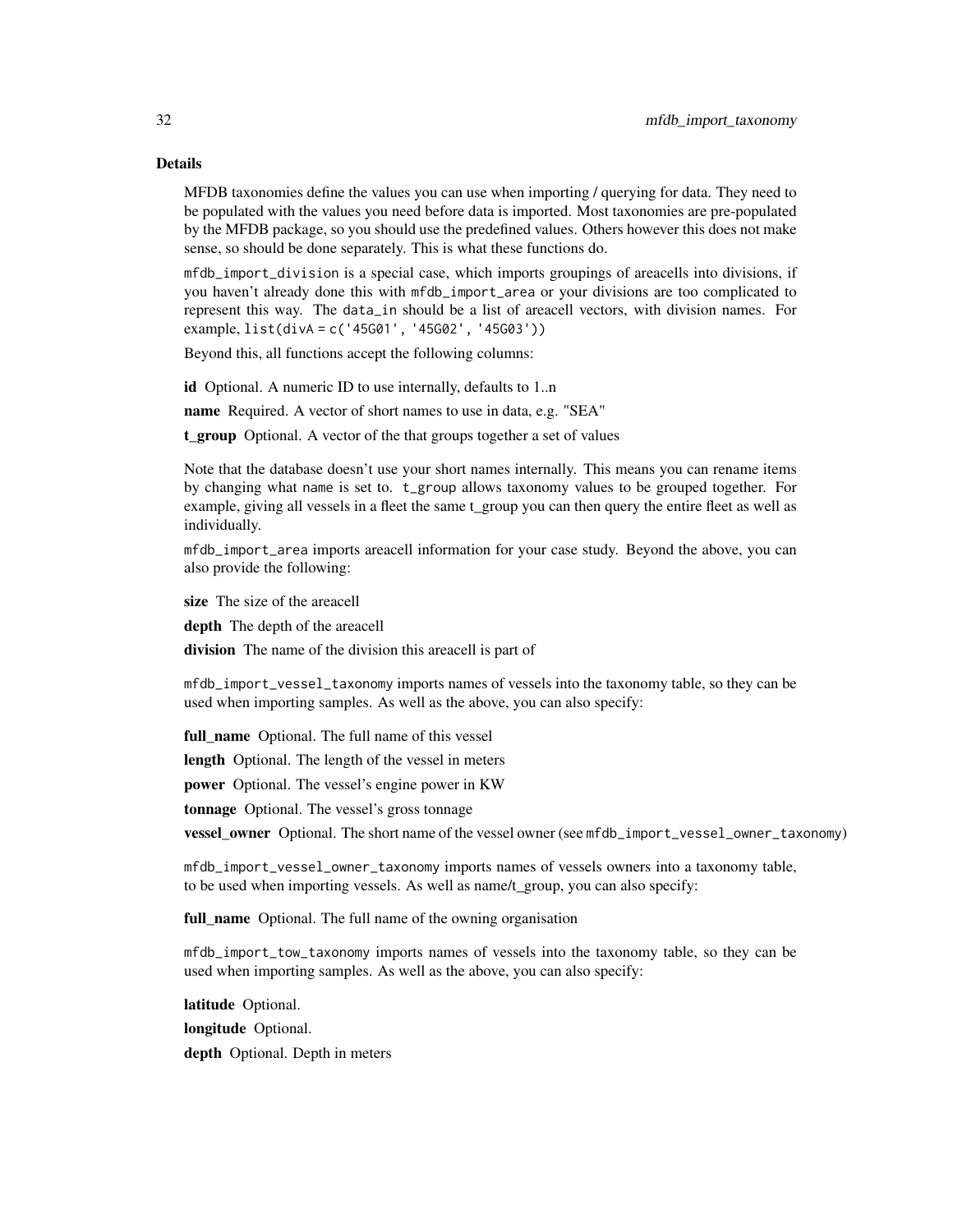length Optional. Length in meters

mfdb\_import\_port\_taxonomy imports names of ports that trips can start/finish at. As well as id/name, you can provide:

latitude Optional. Latitutde as real number

longitude Optional. Latitutde as real number

institute Optional. Institute (from institute taxonomy, could be country) responsible for port

mfdb\_import\_trip\_taxonomy imports names of trips that samples can be labelled part of. As well as id/name, you can provide:

latitude Optional. Latitutde as real number

longitude Optional. Latitutde as real number

start\_date Optional. Start date-time, as YYYY-MM-DD or YYYY-MM-DD HH:MM: SS

end\_date Optional. End date-time, as YYYY-MM-DD or YYYY-MM-DD HH:MM:SS

crew Optional. Number of crew on-board

oil\_consumption Optional. Total oil consumption for trip

start\_port Optional. Name of port (from port taxonomy) trip started

end port Optional. Name of port (from port taxonomy) trip finished

mfdb\_import\_sampling\_type imports sampling types so that you can then use these against records in the sample table. You can also provide:

description Optional. A vector of descriptive names, e.g. "sea sampling"

mfdb\_empty\_taxonomy allows you to empty out a taxonomy of previous data. The import functions insert or update values that already exist, based on the numeric ID for these values. They do not delete anything, as it may be impossible to remove rows without destroying existing data.

However, if e.g. you want to replace the species taxonomy with an entirely different one you will need to flush it first, before you import any data. Use this function, then mfdb\_import\_species\_taxonomy to import the new taxonomy.

NB: This won't be possible if there is some data already using any of the terms. It is best used before your database is populated.

# Value

NULL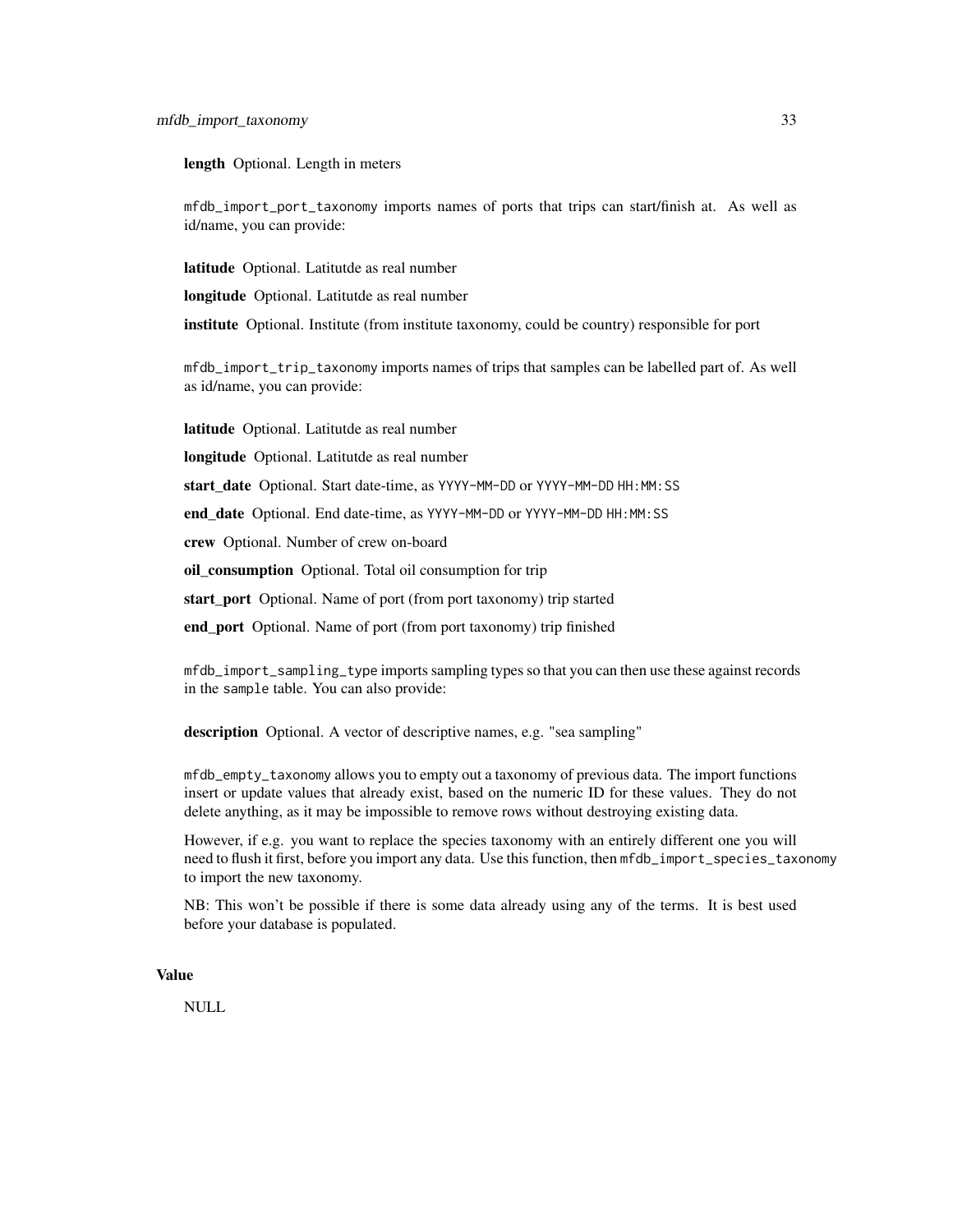<span id="page-33-0"></span>

# <span id="page-33-1"></span>Description

Aggregate data from the database in a variety of ways

# Usage

```
mfdb_area_size(mdb, params)
mfdb_area_size_depth(mdb, params)
mfdb_temperature(mdb, params)
mfdb_survey_index_mean(mdb, cols, params, scale_index = NULL)
mfdb_survey_index_total(mdb, cols, params, scale_index = NULL)
mfdb_sample_count(mdb, cols, params, scale_index = NULL)
mfdb_sample_meanlength(mdb, cols, params, scale_index = NULL)
mfdb_sample_meanlength_stddev(mdb, cols, params, scale_index = NULL)
mfdb_sample_totalweight(mdb, cols, params, measurements = c('overall'))
mfdb_sample_meanweight(mdb, cols, params, scale_index = NULL,
                       measurements = c('overall'))
mfdb_sample_meanweight_stddev(mdb, cols, params, scale_index = NULL,
                              measurements = c('overall'))
mfdb_sample_rawdata(mdb, cols, params, scale_index = NULL)
mfdb_sample_scaled(mdb, cols, params, abundance_scale = NULL, scale = 'tow_length')
mfdb_stomach_preycount(mdb, cols, params)
mfdb_stomach_preymeanlength(mdb, cols, params)
mfdb_stomach_preymeanweight(mdb, cols, params)
mfdb_stomach_preyweightratio(mdb, cols, params)
mfdb_stomach_presenceratio(mdb, cols, params)
```
# Arguments

| mdb             | An object created by mfdb()                                                                                                           |
|-----------------|---------------------------------------------------------------------------------------------------------------------------------------|
| cols            | Any additonal columns to group by, see details.                                                                                       |
| params          | A list of parameters, see details.                                                                                                    |
| scale_index     | Optional. survey_index used to scale results before aggregation, either "tow_length",<br>"area_size" or from mfdb_import_survey_index |
| abundance_scale |                                                                                                                                       |
|                 | Optional. Same as scale_index                                                                                                         |
| scale           | Optional. A scale to apply to the resulting values, e.g. 'tow_length'                                                                 |
| measurements    | Optional, default 'overall'. A vector of measurement names to use, one of over-<br>all, liver, gonad, stomach                         |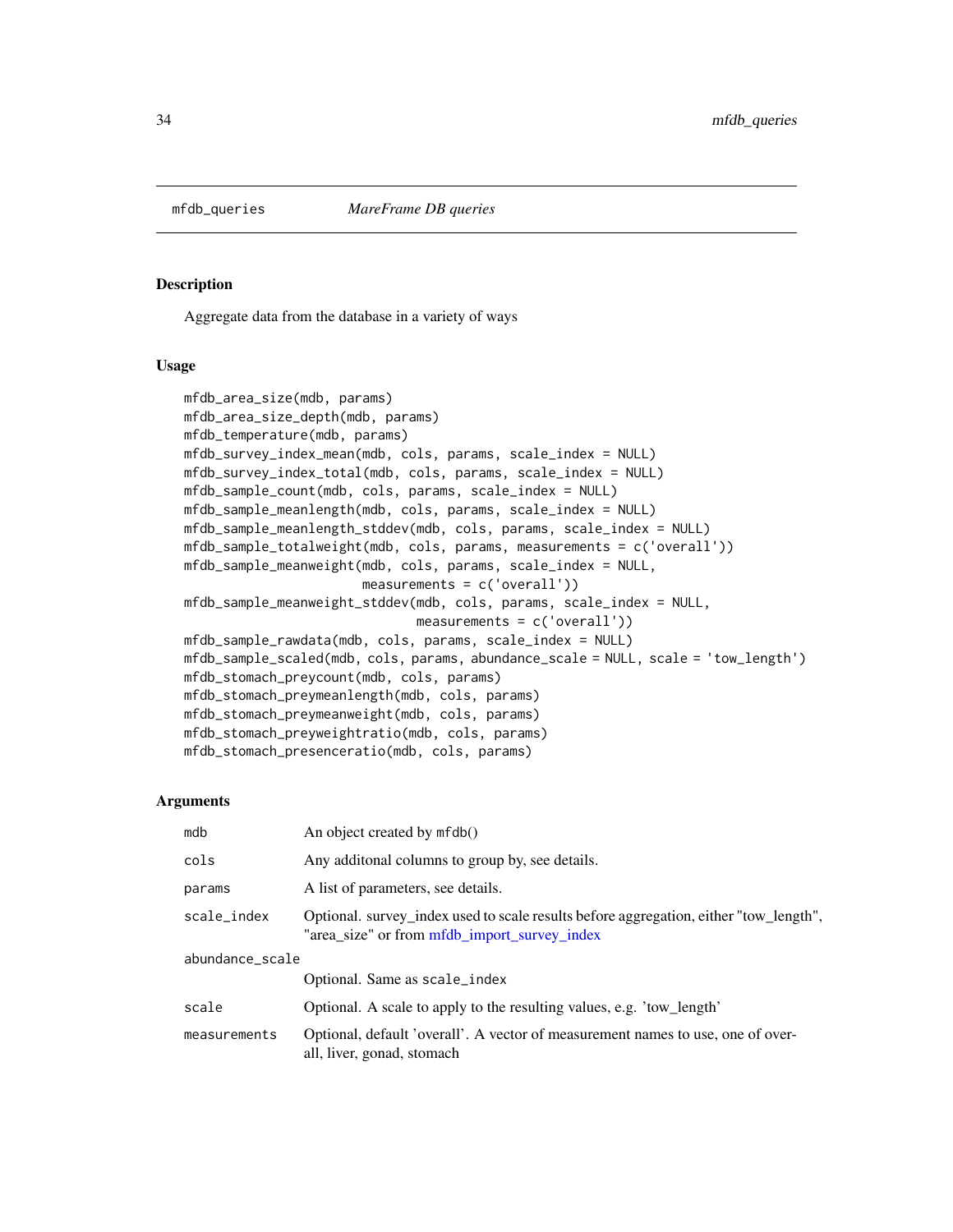#### <span id="page-34-0"></span>mfdb\_queries 35

#### Details

The items in the params list either restrict data that is returned, or groups data if they are also in the cols vector, or are 'year', 'timestep', or 'area'.

If you are grouping by the column, params should contain one of the following:

- NULL Don't do any grouping, instead put 'all' in the resulting column. For example, age = NULL results in "all".
- character / numeric vector Aggregate all samples together where they match. For example, year = 1990:2000 results in 1990, ... , 2000.
- mfdb\_unaggregated() Don't do any aggregation for this column, return all possible values.
- **mfdb** group() Group several discrete items together. For example, age =  $m$ fdb\_group(young = 1:3,  $old = 4:5$ ) results in "young" and "old".
- mfdb\_interval() Group irregular ranges together. For example, length = mfdb\_interval('len',  $c(0, 10, 100, 1000)$  results in "len0", "len10", "len100" (1000 is the upper bound to len100).
- mfdb step interval() Group regular ranges together. For example, length = mfdb\_step\_interval('len',  $to = 100$ , by = 10) results in "len0", "len10", ..., "len90".

In addition, params can contain other arguments to purely restrict the data that is returned.

institute A vector of institute names / countries, see mfdb::institute for possible values

**gear** A vector of gear names, see mfdb:: gear for possible values

vessel A vector of vessel names, see mfdb::vessel for possible values

sampling\_type A vector of sampling\_type names, see mfdb::sampling\_type for possible values

species A vector of species names, see mfdb::species for possible values

sex A vector of sex names, see mfdb::sex for possible values

To save specifying the same items repeatedly, you can use list concatenation to keep some defaults, for example:

defaults <- list(year = 1998:2000) mfdb\_sample\_meanlength(mdb, c('age'), c(list(), defaults))

scale\_index allows you to scale samples before aggregation. If it contains the name of a survey index (see [mfdb\\_import\\_survey\\_index\)](#page-27-1), then any counts will be scaled by the value for that areacell before and used in aggregation / weighted averages. As a special case, you can use "tow\_length" to to scale counts by the tow length.

# Value

All will return a list of data.frame objects. If there was no bootstrapping requested, there will be only one. Otherwise, there will be one for each sample.

The columns of these data frames depends on the function called.

mfdb area size Returns area, (total area) size

mfdb\_area\_size\_depth Returns area, (total area) size, mean depth, weighted by area size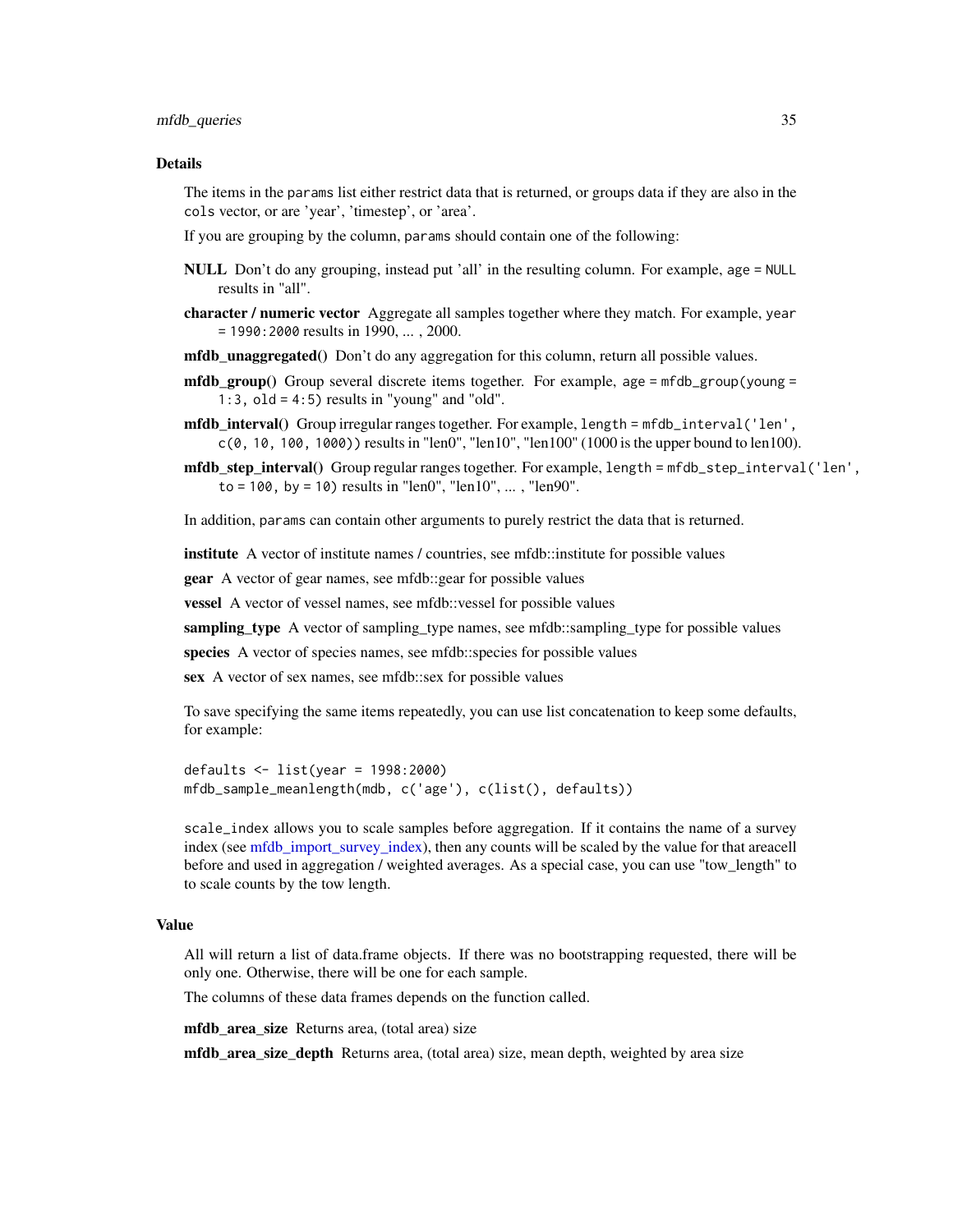**mfdb\_temperature** Returns year, step, area, (mean) temperature

mfdb\_survey\_index\_mean Returns year, step, area, (group cols), (mean) survey index

mfdb\_survey\_index\_total Returns year, step, area, (group cols), (sum) survey index

mfdb\_sample\_count Returns year, step, area, (group cols), number (i.e sum of count)

- mfdb\_sample\_meanlength Return year, step, area, (group cols), number (i.e sum of count), mean (length)
- mfdb\_sample\_meanlength\_stddev As mfdb\_sample\_meanlength, but also returns std. deviation.
- mfdb\_sample\_totalweight Returns year,step,area,(group cols),total (weight of group)
- mfdb\_sample\_meanweight Returns year, step, area, (group cols), number (i.e sum of count), mean (weight)
- mfdb\_sample\_meanweight\_stddev As mfdb\_sample\_meanweight, but also returns std. deviation.
- mfdb\_sample\_rawdata Returns year,step,area,(group cols),number of samples, raw\_weight and raw\_length.

NB: No grouping of results is performed, instead all matching table entries are returned

- **mfdb** sample scaled Returns year, step, area, (group cols), number (i.e. sum of count, scaled by tow\_length), mean\_weight (scaled by tow\_length)
- mfdb\_stomach\_preycount Returns year, step, area, (group cols), number (of prey found in stomach)
- **mfdb** stomach preymeanlength Returns year, step, area, (group cols), number (of prey found in stomach), mean\_length (of prey found in stomach). NB: Entries where count is NA (i.e. totals) are ignored with this function.
- mfdb\_stomach\_preymeanweight Returns year, step, area, (group cols), number (of unique stomachs in group), mean\_weight (per unique stomach).
- mfdb\_stomach\_preyweightratio Returns year, step, area, (group cols), ratio (of selected prey in stomach to all prey by weight)
- mfdb\_stomach\_presenceratio Returns year, step, area, (group cols), ratio (of selected prey in stomach to all prey by count)

#### Examples

```
mdb <- mfdb(tempfile(fileext = '.duckdb'))
# Define 2 areacells of equal size
mfdb_import_area(mdb, data.frame(name=c("divA", "divB"), size=1))
# Make up some samples
samples <- expand.grid(
   year = 1998,month = c(1:12),
    areacell = c("divA", "divB"),species = 'COD',
    age = c(1:5),
    length = c(0, 40, 80)
```
samples\$count <- runif(nrow(samples), 20, 90)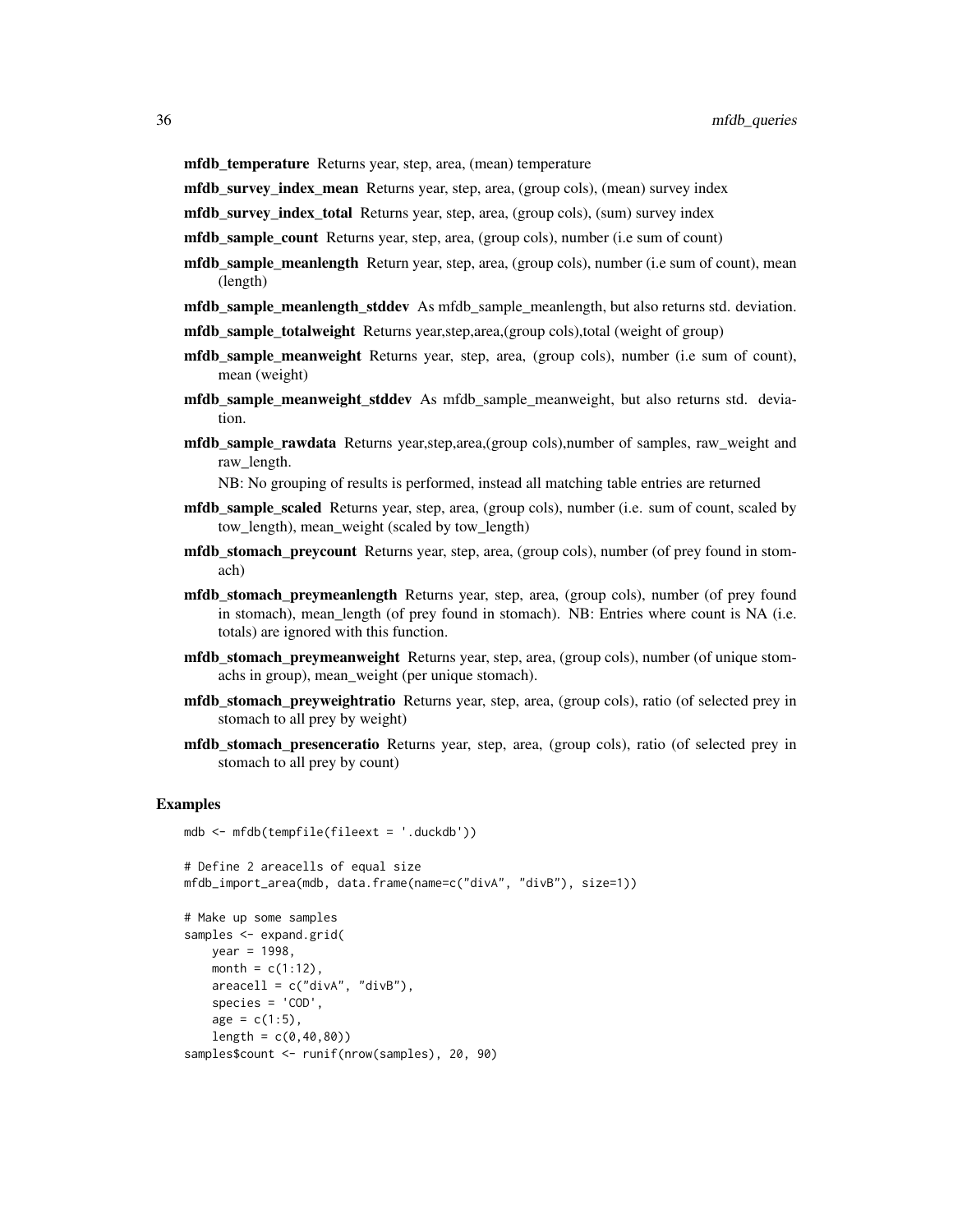```
mfdb_import_survey(mdb, data_source = "x", samples)
# Query numbers by age and length
agg_data <- mfdb_sample_count(mdb, c('age', 'length'), list(
   length = mfdb_interval("len", seq(0, 500, by = 30)),
   age = mfdb_group('young' = c(1,2), old = 3),year = c(1998)))
agg_data
# Use in a catchdistribution likelihood component
gadget_dir_write(gadget_directory(tempfile()), gadget_likelihood_component("catchdistribution",
       name = "cdist",
       weight = 0.9,
       data = agg_data[[1]],
       area = attr(agg_data[[1]], "area"),
       age = attr(agg_data[[1]], "age"))
```
mfdb\_disconnect(mdb)

mfdb\_sharing *MareFrame DB sharing options*

# Description

Alter database privileges

#### Usage

```
mfdb_share_with(mdb, user_or_role, query = TRUE, import = FALSE)
```
#### Arguments

| mdb          | (required) A database connection created by mfdb()                               |
|--------------|----------------------------------------------------------------------------------|
| user_or_role | (required) Another database user, or a role, or 'public' to share with all users |
| query        | Should the user be able to query the current case study?                         |
| import       | Should the user be able to import more data current case study?                  |

# Details

This allows you to share case study data between users. This is most useful when using a shared database. Only the owner of the schema (i.e. the user that created it) will be able to change table structure (i.e. upgrade MFDB versions).

By default nothing is shared between users.

# Value

NULL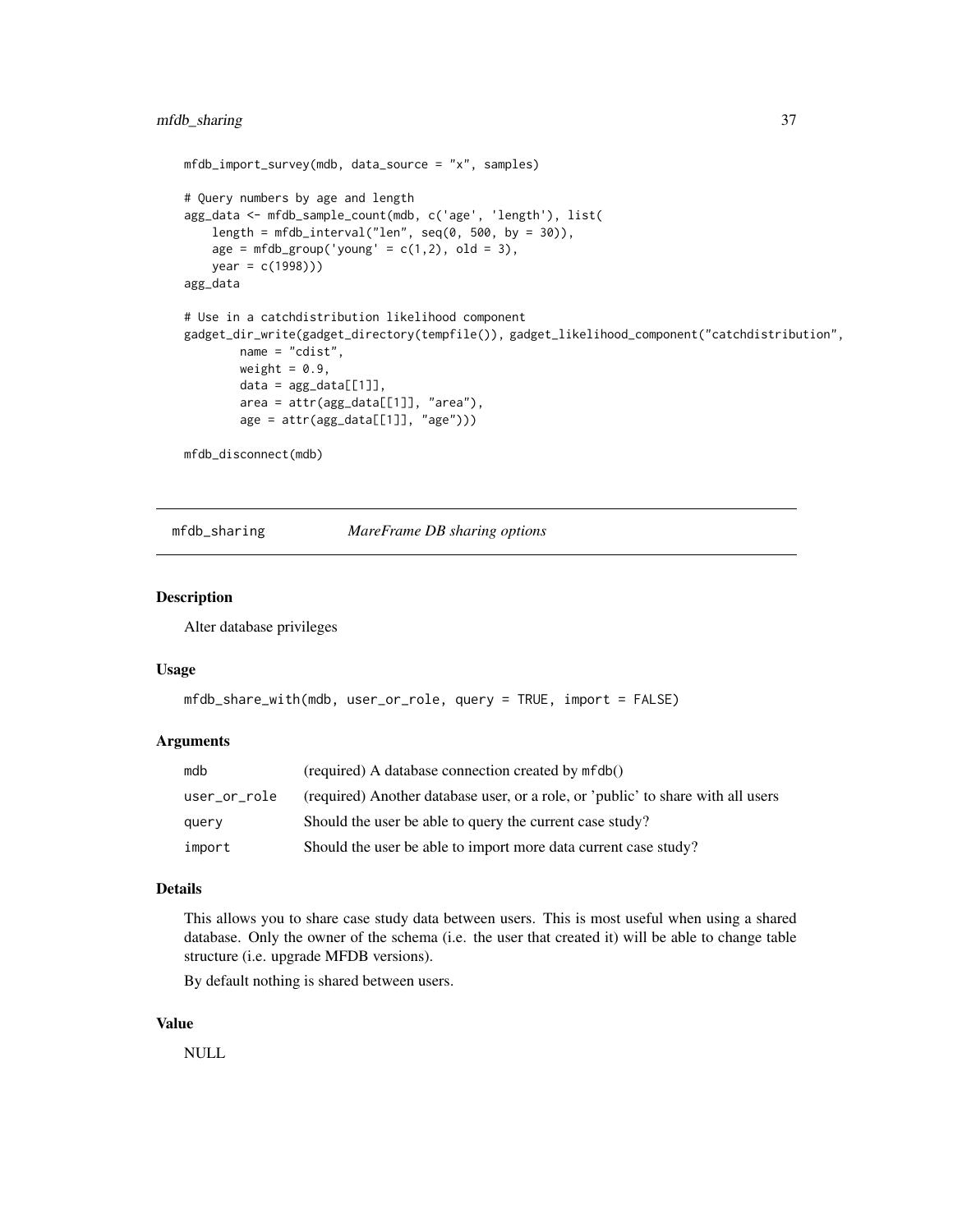# Examples

## Not run: # NB: Requires a PostgreSQL installation, and creation of extra users

mdb <- mfdb('examples')

mfdb\_share\_with(mdb, 'gelda') # Allow DB user gelda to query the 'examples' case study data

## End(Not run)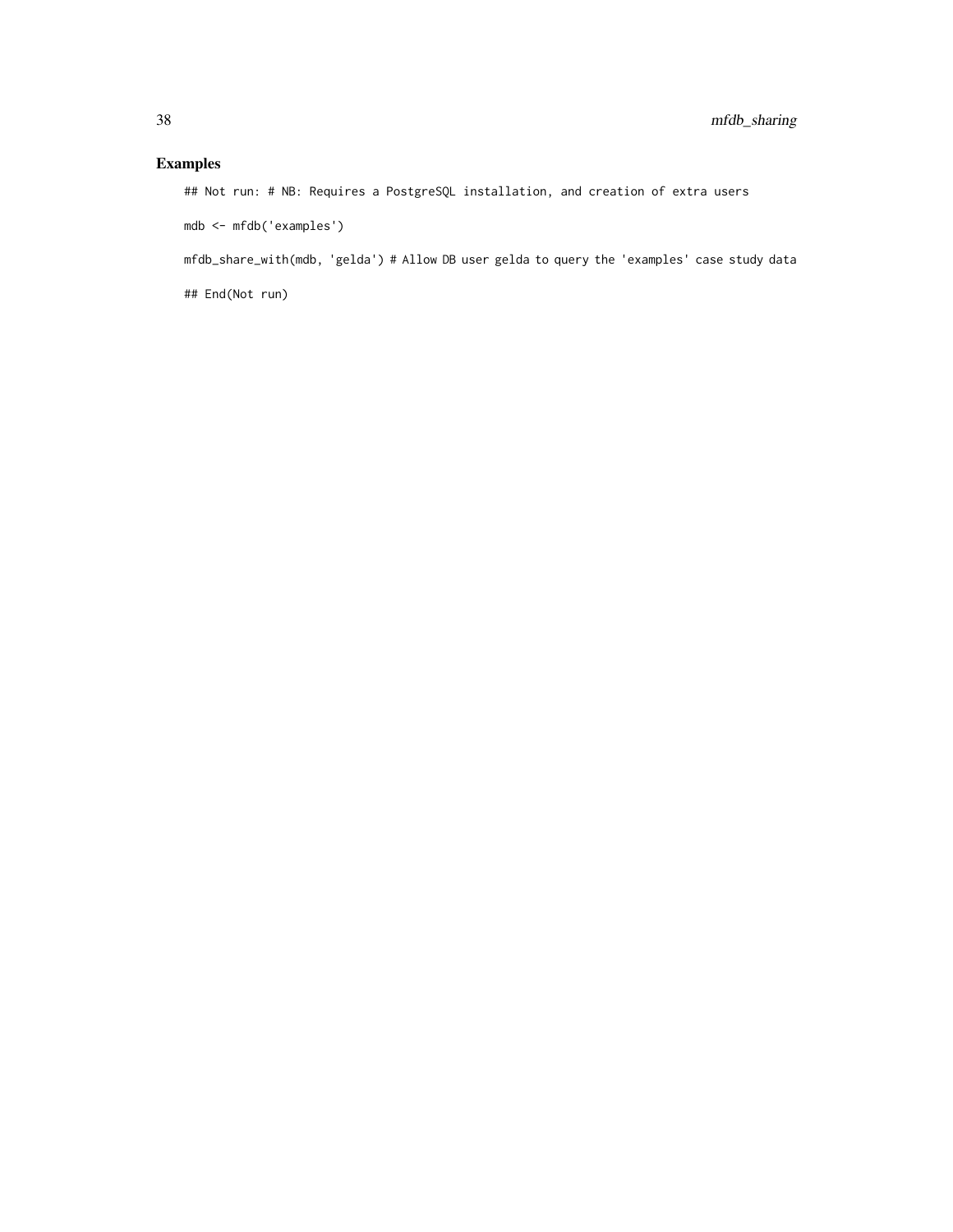# <span id="page-38-0"></span>**Index**

as.character.gadget\_file *(*gadget\_file*)*, [9](#page-8-0) case\_study *(*mfdb-data*)*, [19](#page-18-0) digestion\_stage *(*mfdb-data*)*, [19](#page-18-0) ewe\_model, [5](#page-4-0) gadget\_areafile, *[4](#page-3-0)*, [6](#page-5-0) gadget\_dir\_read *(*gadget\_directory*)*, [8](#page-7-0) gadget\_dir\_write *(*gadget\_directory*)*, [8](#page-7-0) gadget\_directory, *[4](#page-3-0)*, [8](#page-7-0) gadget\_file, [9](#page-8-0) gadget\_fleet\_component *(*gadget\_fleetfile*)*, [11](#page-10-0) gadget\_fleetfile, [11](#page-10-0) gadget\_likelihood\_component, *[4](#page-3-0)*, [13](#page-12-0) gadget\_stockfile, [16](#page-15-0) gadget\_stockfile\_extremes *(*gadget\_stockfile*)*, [16](#page-15-0) gadget\_stockfile\_initialconditions *(*gadget\_stockfile*)*, [16](#page-15-0) gadget\_stockfile\_recruitment *(*gadget\_stockfile*)*, [16](#page-15-0) gadget\_stockfile\_refweight *(*gadget\_stockfile*)*, [16](#page-15-0) gear *(*mfdb-data*)*, [19](#page-18-0) institute *(*mfdb-data*)*, [19](#page-18-0) market\_category *(*mfdb-data*)*, [19](#page-18-0) maturity\_stage *(*mfdb-data*)*, [19](#page-18-0) mfdb, *[3](#page-2-0)*, [17,](#page-16-0) *[20](#page-19-0)* mfdb-data, *[2](#page-1-0)*, [19](#page-18-0) mfdb-package, [2,](#page-1-0) *[24](#page-23-0)* mfdb\_aggregate\_group, [20](#page-19-0) mfdb\_aggregate\_interval, [21](#page-20-0) mfdb\_aggregate\_na\_group, [22](#page-21-0) mfdb\_aggregate\_step\_interval, [22](#page-21-0) mfdb\_aggregate\_unaggregated, [23](#page-22-0)

mfdb\_area\_size *(*mfdb\_queries*)*, [34](#page-33-0) mfdb\_area\_size\_depth *(*mfdb\_queries*)*, [34](#page-33-0) mfdb\_bootstrap\_group *(*mfdb\_aggregate\_group*)*, [20](#page-19-0) mfdb\_bulk, [24](#page-23-0) mfdb\_concatenate\_results *(*mfdb\_helpers\_mfdb\_concatenate\_results*)*, [27](#page-26-0) mfdb\_cs\_dump *(*mfdb\_bulk*)*, [24](#page-23-0) mfdb\_cs\_restore *(*mfdb\_bulk*)*, [24](#page-23-0) mfdb\_disconnect *(*mfdb*)*, [17](#page-16-0) mfdb\_dplyr, [25](#page-24-0) mfdb\_dplyr\_division *(*mfdb\_dplyr*)*, [25](#page-24-0) mfdb\_dplyr\_predator *(*mfdb\_dplyr*)*, [25](#page-24-0) mfdb\_dplyr\_prey *(*mfdb\_dplyr*)*, [25](#page-24-0) mfdb\_dplyr\_sample *(*mfdb\_dplyr*)*, [25](#page-24-0) mfdb\_dplyr\_survey\_index *(*mfdb\_dplyr*)*, [25](#page-24-0) mfdb\_dplyr\_table *(*mfdb\_dplyr*)*, [25](#page-24-0) mfdb\_empty\_taxonomy *(*mfdb\_import\_taxonomy*)*, [31](#page-30-0) mfdb\_find\_species *(*mfdb\_helpers*)*, [26](#page-25-0) mfdb\_group *(*mfdb\_aggregate\_group*)*, [20](#page-19-0) mfdb\_group\_numbered *(*mfdb\_aggregate\_group*)*, [20](#page-19-0) mfdb\_helpers, [26](#page-25-0) mfdb\_helpers\_mfdb\_concatenate\_results, [27](#page-26-0) mfdb\_import\_area, *[3](#page-2-0)* mfdb\_import\_area *(*mfdb\_import\_taxonomy*)*, [31](#page-30-0) mfdb\_import\_bait\_type\_taxonomy *(*mfdb\_import\_taxonomy*)*, [31](#page-30-0) mfdb\_import\_cs\_taxonomy, *[29](#page-28-0)* mfdb\_import\_cs\_taxonomy *(*mfdb\_import\_taxonomy*)*, [31](#page-30-0) mfdb\_import\_data, [28](#page-27-0) mfdb\_import\_division, *[3](#page-2-0)* mfdb\_import\_division *(*mfdb\_import\_taxonomy*)*, [31](#page-30-0)